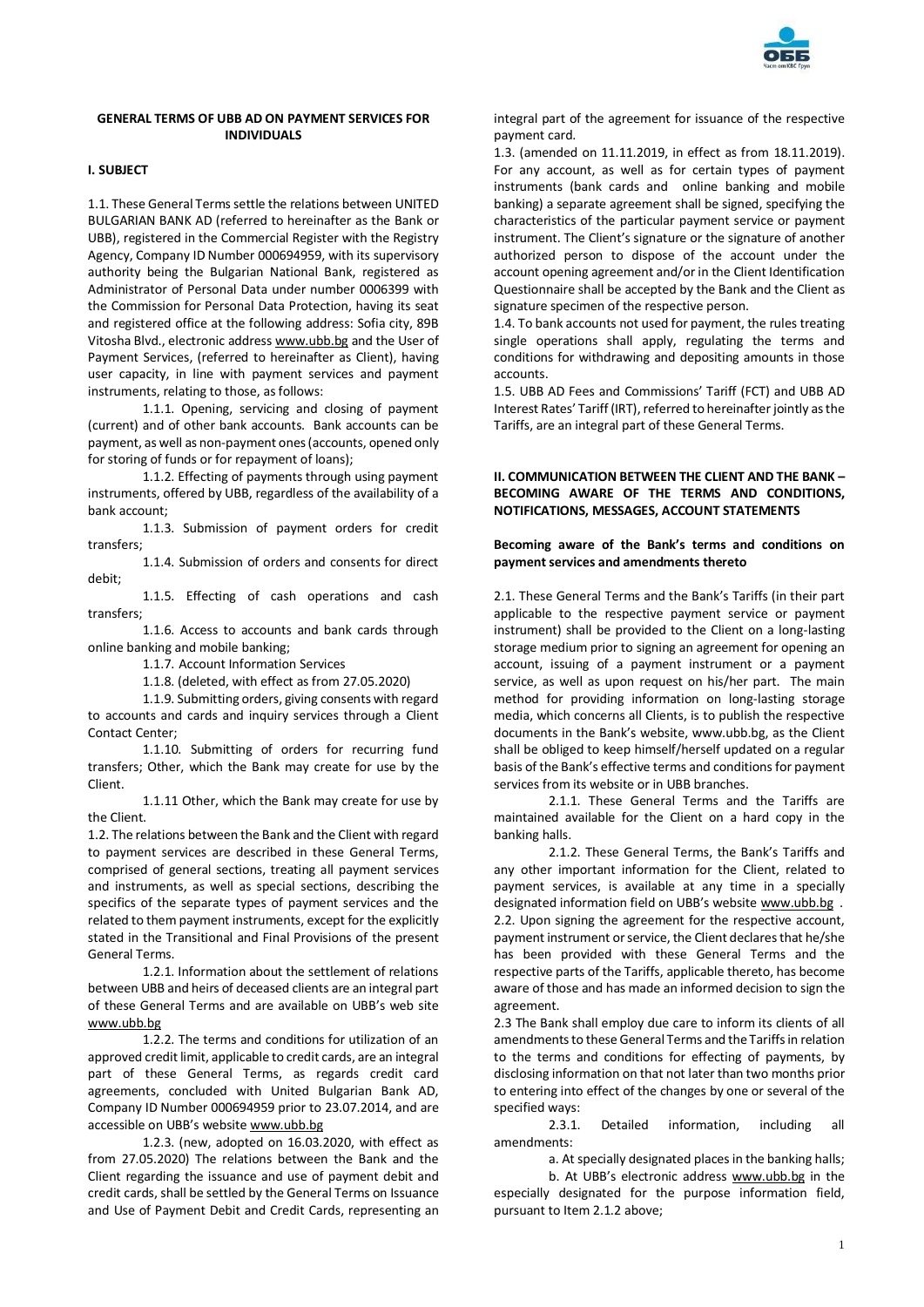

2.3.2. Information on availability of amendments:

а. In the monthly statement to the Client, as the notification shall be considered made, effective from the day when he/she could have received the statement.

## b. (deleted, with effect as from 27.05.2020)

2.4. The change shall become effective on the date, indicated in the Bank's notification and shall concern all users of UBB payment services. Upon the Client's disagreement with the changes he/she may at any time terminate the frame agreement prior to the date, on which the said changes are proposed to become effective, without being liable for any expenses and indemnities.

2.5.1. The minimum two-month period shall not be applicable to the cases of adding a new service or expanding the access channels to an available service, i.e. in the cases when the Bank adds new terms and conditions or proposes more favorable terms and conditions than those, preceding the amendment.

2.5.2. (deleted, with effect as from 27.05.2020)

## **Change of interest rates on deposit bank accounts (time deposits)**

2.6. In case of a change in interest rate terms and conditions, applied by the Bank on deposits, opened prior to the date of the change, the interest rate terms and conditions shall be updated after the maturity date and shall concern the next agreed deposit period.

# **Individual information – account statements for movement on accounts and operations with payment instruments**

2.7. (amended on 01.07.2019, effective as of 22.07.2019, on 16.03.2020, in effect as from 27.05.2020) The client shall have access to the individual information about account movements and balances and information about operations with a payment instrument depending on the provisions of the respective contract for account/payment instrument and these General Terms - to be received on a hard copy in a branch of the Bank or available to be viewed and printed - in the Client's user profile in UPAY payment gateway (www.ubbpay.bg), in online/mobile banking or by email – at a valid email address specified by the Client.

2.7.1. (amended on 16.03.2020, with effect as from 27.05.2020)The client may request receipt of notification for the availability of a new account statement under his/her user profile within UPAY payment gateway by activating the service via UPAY payment gateway [\(www.ubbpay.bg\)](http://www.ubbpay.bg/). Notifications for the availability of a new account statement shall be sent only to an e-mail address, verified by the Bank, as the service shall be free of charge.

2.7.2. The client shall undertake to inform the Bank in case of his/her failure to receive account statements in the agreed/requested manner. In case of a non-received account statement, of which the Bank has not been informed and more than one period of the agreed term for its receipt has elapsed, it shall be considered that the Client has acted with negligence and has not employed the due care to receive information of the effected transactions, unless he/she has proven an objective impossibility during that period to either notify the Bank or to become informed of his/her account movement / payment instrument transactions.

2.7.3. If the Client has indicated an incomplete or incorrect address, as well as in case he/she has failed to notify the Bank in either writing or by calling its Client Contact Centre

of a change in his/her address, all notifications and invitations for which that is the selected manner of notification, sent by the Bank to the Client at the indicated address, shall be considered validly delivered. Upon a twofold failure on different days to find the Client at the address stated by him/her for the purpose of serving the notification, sent by the Bank (regardless of its nature), then the said notification shall be deemed validly delivered.

2.7.4. (amended on 01.07.2019, effective as of 22.07.2019) A statement upon request may be received at any branch of the Bank. When it is received, the Bank shall send a free text message at the Client's mobile phone number registered with the Bank, containing information about the account balance in line with the statement.

2.7.5. Information on account movements/effected transactions over a current period (encompassing the current and the previous month) may be also obtained through the Client Contact Centre, in accordance with these General Terms.

2.7.6. ( in effect since 31.10.2018.) The Bank shall provide at least once per annum upon the Client's request at a branch of the Bank a report on all charged fees, and, if applicable, information about the interest rates for payment account overdraft, credit interest rate on the payment account, as well as the total amount of the accrued interest for the respective period for the services, pertaining to the payment account.

2.7.7. (new, adopted on 01.07.2019, effective as of 22.07.2019) The Bank shall send a free text message once a year at the Client's mobile phone number registered with the Bank, containing information about the balances of the Client's accounts on which there have not been movements in the previous calendar year.

2.8. Each online banking Client, as per the Bank's terms and conditions for this type of service, may receive information on his/her account movements /transactions with his/her payment instrument in his/her personal user profile in the online banking for the period after signing the Online Banking Agreement and after adding the account for use through this channel.

2.9. Each client of UBB, registered and identified as such within UPAY payment gateway [\(www.ubbpay.bg\)](http://www.ubbpay.bg/), shall obtain access to information about his/her account movement and transactions with a credit card/OK card through his/her personal user profile. Clients, registered in UPAY and identified as UBB clients, shall receive from the Bank notification for availability of a new credit /OK card statement without the need for making an additional request. An electronic account statement shall be sent, following service request in UPAY payment gateway. Notifications shall be sent to the verified electronic address, stated in UPAY. As regards the use of UPAY payment gateway, UBB AD General Terms on Using the Payment Gateway by Individual Clients shall apply.

2.10. (deleted, with effect as from 27.05.2020)

2.11. The communication between the parties hereunder shall be mutual and in both directions, in view of which the Client shall be obligated to keep himself/herself updated on a regular basis (at least once per two months) of the changes or the new features of payment services, which UBB offers, through the Bank's website, its branch network or over the phone of the Client Contact Center. The non-performance on this obligation shall be considered a violation of these General Terms and the specific agreement.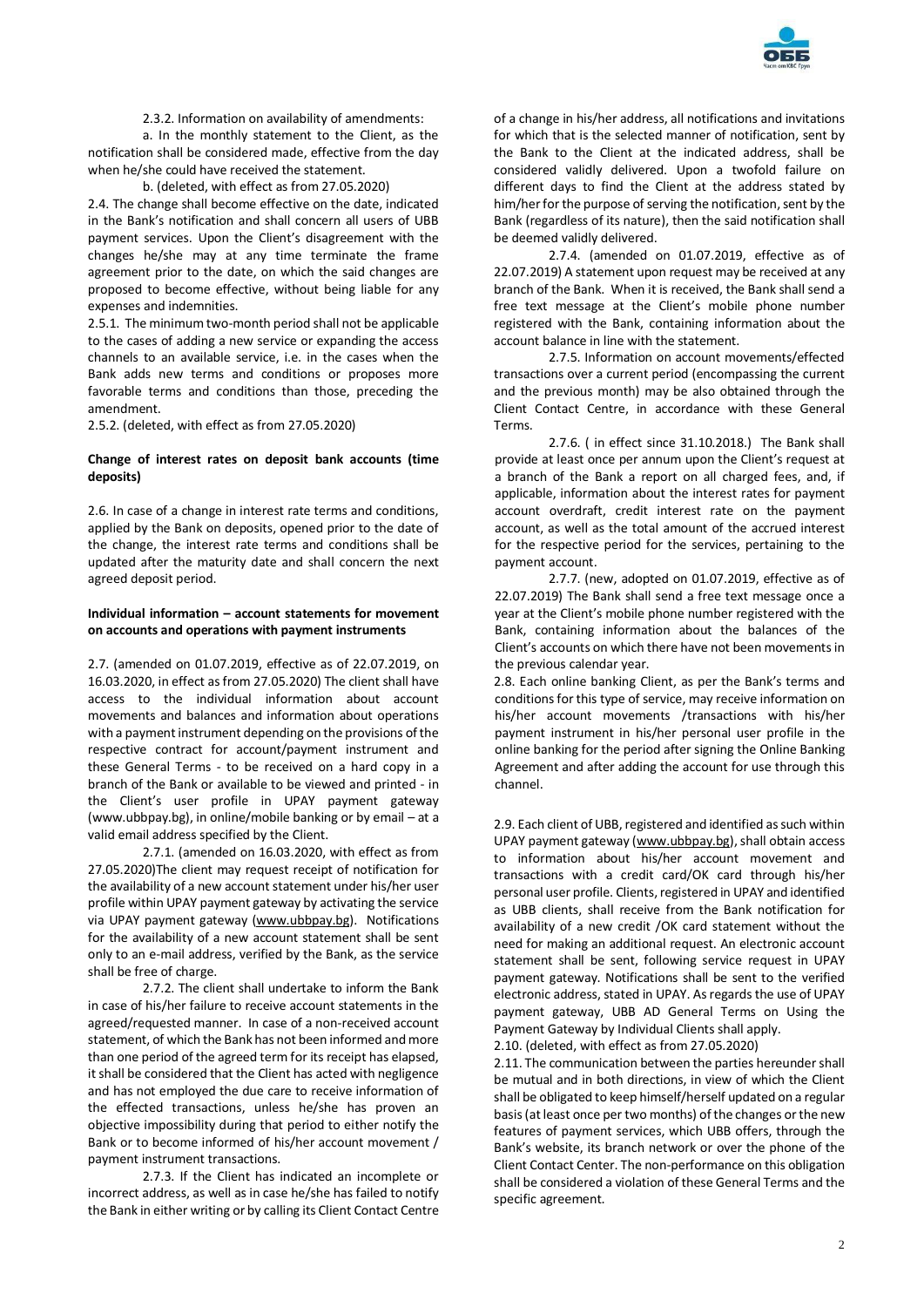

2.12. Clients, who have provided and verified their email address, shall obtain information about the products and services, used by them, as well as up-to-date information about other products and services, offered by the Bank. Email verification shall be made through online banking or the UPAY payment gateway. All notifications about payment products and services, sent by the Bank to the Client at an email, registered by the latter and verified by the Bank, shall be considered duly delivered.

# **III. TERMS AND CONDITIONS FOR REGISTRATION AND IDENTIFICATION OF CLIENTS UPON SIGNING AGREEMENTS FOR OPENING OF ACCOUNTS / ISSUING OF PAYMENT INSTRUMENTS AND REMOTE FINANCIAL SERVICES**

## **Identification of clients.**

3.1.1. (amended on 03.02.2020, in effect as from 01.04.2020) According to the applicable legislation the Bank shall identify and verify the identity of clients, by demanding the respective documents, serving for ascertaining their identity. Identification of clients may also be effected remotely through the specialized application for mobile devices (Mobile Banking) of the Bank, and the compatible with it means for remote authentication, ensured by providers of remote authentication means, while observing the applicable legislation. .

3.1.2. (amended on 03.02.2020, in effect as from 01.04.2020) The Client shall prove his/her identity with a valid identity document containing a photograph, issued in accordance with the Bulgarian legislation, or the legislation of the country, whose citizen he/she is. Upon remote authentication the client shall prove his/her identity by a valid ID card and shall state/fill out all needed data and facts by means of an electronic statement, signed with a Qualified Electronic Signature, issued by a provider of qualified authentication services. With regard to foreigners, permitted to reside in this country residence permits (long-term or permanent) shall be also required, issued by the authorities of the Ministry of Interior. Upon subsequent servicing the client shall identify himself/herself with the document, used upon making the initial identification or with a re-issued document of the same type.

Remote authentication of foreigners is not allowed.

3.1.3. (amended on 03.02.2020, in effect as from 01.04.2020) Representatives of local or foreign natural persons, authorized to open /close accounts, as well as effect operations on these persons' behalf and for their account shall be subject to that same identification /verification procedure, as applicable to the Client.

Remote authentication per proxy is not allowed.

3.1.4. The Client, respectively his/her representative shall consent to the Bank's photocopying his/her identity document for its archives and for having it entered in its electronic system.

3.2. Along with the identification document the Bank may require from the Client or his/her representative also other documents, as well as the filling out of certain declaration statements in view of the particular product, adherence to regulatory requirements or implementation of good banking practices.

3.3.1. The Client shall be obliged to inform the Bank, (through official or notarized private documents), of each and every change in the facts and circumstances, representing a regulatory requirement for opening an account, which may

entail change in identification data and ascertained circumstances upon the initial registration in the core banking system. In case of ambiguity in data regarding a Client, the Bank may deny performance of a transaction until the duly certification of the occurred changes in the data.

3.3.2. Upon signing an agreement for opening a new account / issuing of a new payment instrument, the Client shall present only recent data, in case there are changes after the initial registration or such data, required according to the specifics of the Agreement for the respective payment instrument.

3.4. The Bank shall be entitled to refuse registration of a client, respectively the opening of an account, with no obligations to motivate the reasons for the denial.

## **Terms and conditions for treatment of persons, authorized by the Client**

3.5.1. Account disposal by a proxy shall be permitted in all branches, in case that the power of attorney has been input in UBB's Authorities Verification Electronic System. The Client has the option to restrict the proxy's disposal to particular branches, as stated in the power of attorney. The power of attorney shall be provided by the proxy in original or in a notarized copy, true to the original.

3.5.2. (amended on 16.03.2020, in effect as from 27.05.2020) In case of disposal with amounts in the account by a proxy, the latter shall have to present the identification document, described in the power of attorney. The Bank shall accept the proxy's identification to be also made with a reissued document (upon expiry of the validity of the one, described in the power of attorney). The power of attorney shall have to explicitly indicate the Client's will for disposal by the proxy of the amounts in the account. The Bank and the Client shall explicitly agree that a power of attorney for account disposal rights shall also include the proxy's right of disposal via online and mobile banking, unless the power of attorney explicitly stipulates that the right of disposal shall be limited to the method of physical presence only.

3.5.3. Opening of an account by a re-authorized person shall not be allowed. The performance of operations by a reauthorized person in an already opened account shall be allowed only in case the Client has indicated in his/her initial power of attorney the right of the empowered person to reauthorize.

3.5.4. Should the power of attorney contain complicated assumptions, amount limits or other specific restrictions or requirements of the Client, the Bank may either demand opening of a special-purpose account, pursuant to Item 4.1.3. of the present General Terms, or refuse the rendering of the service to the Client.

3.5.5. In case that the Bank has not been notified beforehand and in writing by the Client that a proxy will appear on his/her behalf, as well as in terms of the range of his/her powers, and the presented power of attorney contains texts, which application is ambiguous, or there is a considerable time period elapsed since the moment of the power of attorney's drafting or its last use, as well as in other cases, explicitly indicated herein, the Bank may refuse rendering the service to the proxy, without justifying its interpretation of the authorization clauses.

3.5.6. In case of changes in the persons, authorized to dispose of the amounts in the account, the Client shall be obliged to immediately and personally notify the Bank. In case of nonnotification, the Bank shall be entitled to the rights under Item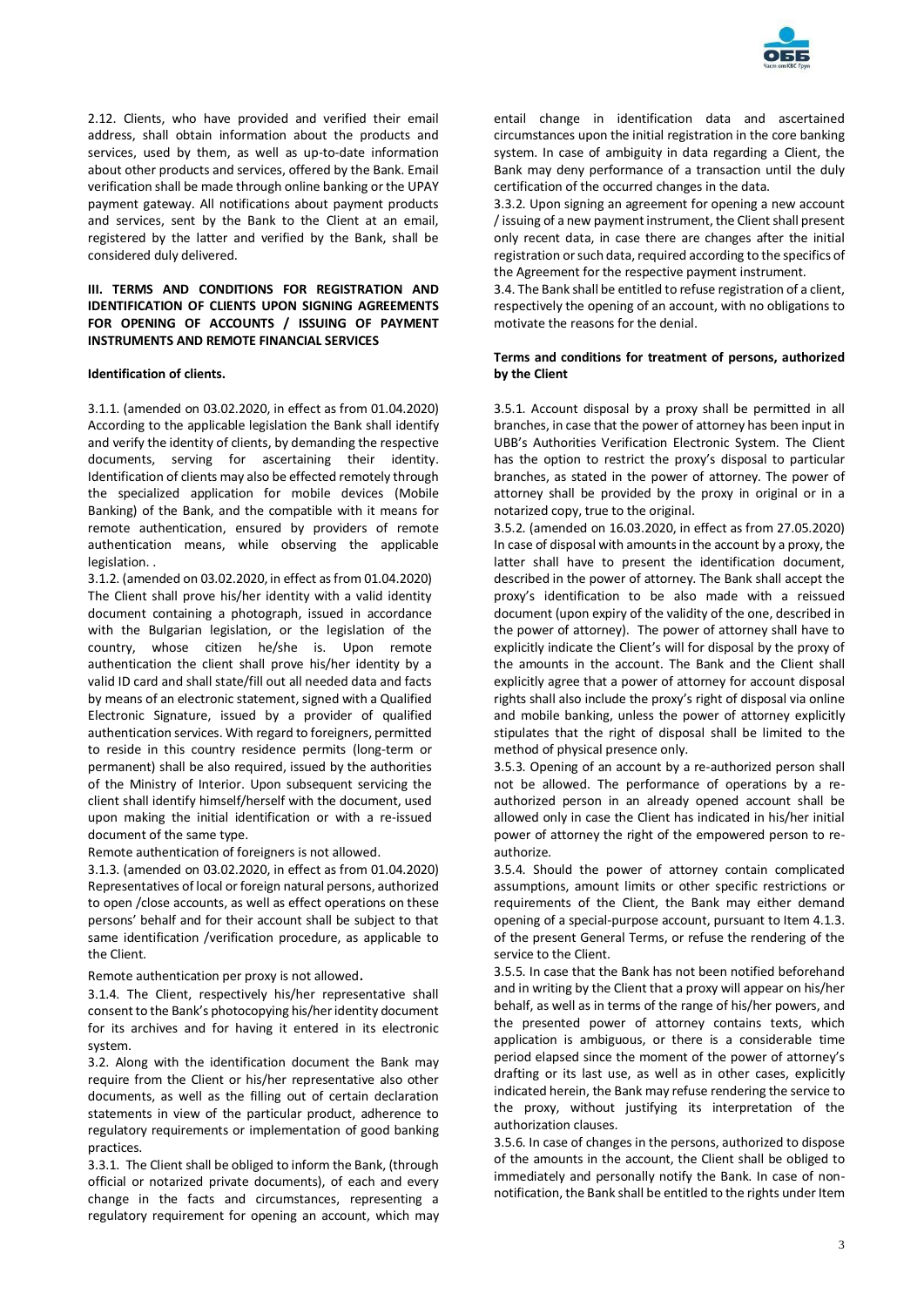

3.5.5. In addition, a Data Amendment Card shall be submitted, in the cases when individuals also use online banking.

3.5.7. The Bank accepts that powers of attorney for disposal of current accounts and savings deposits shall concern also deposits, opened to those.

3.5.8. The Bank shall not accept powers of attorney from Clients, (except for powers of attorney, drawn on the basis of a sample form of the Bank), if the date of attestation of the Client's signature precedes the date of appearance of the proxy at the Bank by more than five years.

3.5.9. For representation purposes through a power of attorney, attested by a foreign notary, the authorizer shall have to personally submit the power of attorney at the Bank.

**Powers of attorney, with signatures attested by a notary public, certified by Bulgarian consulate officials abroad; powers of attorney, certified by local administration authorities in the Republic of Bulgaria and registry judges; powers of attorney, certified by foreign notaries**

3.6.1. (amended on 16.03.2020, with effect as from 27.05.2020) For the purposes of receiving authentication means for access to online and mobile banking, the Bank shall neither accept powers of attorney with attestation of the Client's signature made by local administration authorities in the Republic of Bulgaria and registry judges pursuant to the procedure of Art. 83 of the Notaries and Notarial Activities Act, nor such, attested by foreign notaries.

3.6.2. The Bank shall accept powers of attorney for disposal of Client's funds upon physical presence, effected through a proxy, holding a power of attorney, certified by a Bulgarian notary public or local administration authorities in the Republic of Bulgaria and registry judges as per Art. 83 of the Notaries and Notarial Activities Act, as well as powers of attorney, certified by Bulgarian consular officials abroad, and in case of foreign notaries- such operating only in the United States of America, Canada and the European Union countries. 3.6.3. Powers of attorney, as well as other official documents, drawn up in a foreign country, shall be presented to the Bank certified in a Bulgarian embassy or consulate in the respective country or legalized, respectively accompanied with an "apostille" and translated into Bulgarian language by a sworn translator.

#### **Authorization for remote access to payment instruments**

3.7.1. (amended on 16.03.2020, with effect as from 27.05.2020) Remote access payment instruments –online and mobile banking - shall be used personally by the Client, as he/she shall be entitled to authorize third persons for performing operations with these payment instruments, upon observance of the provisions herein. The persons, authorized under the preceding sentence shall not be entitled to reauthorize third persons for operation in the online/mobile banking.

3.7.2. The Bank shall accept proxies for signing agreements on the Client's behalf, as well as for receiving a payment instrument and its personalized security features after its issuance/re-issuance by the Bank, conditioned on observance of the present General Terms and availability of an explicit provision in the power of attorney about such actions.

3.7.3. (amended on 16.03.2020, with effect as from 27.05.2020) Submitting a request for a change of a mobile phone number for the purpose of receiving personalized

security features – SMS passwords/ codes for activation and verification upon using the online/mobile banking shall be performed personally by the Client, and by a proxy only if he/she has been explicitly authorized for this action, as the power of attorney shall have to specify a particular mobile phone number.

3.7.4. (deleted, with effect as from 27.05.2020)

#### **Power of attorney's revocation**

3.8.1. The revocation of a power of attorney shall be made in writing and explicitly by the Client as this could be performed personally at any branch of the Bank or through a notification. 3.8.2. The Bank shall terminate the rendering of payment services under a power of attorney, when it has received a notification in writing that the power of attorney has been terminated or revoked. The Bank shall not be held liable when it has not been timely notified in writing of either the revocation or termination.

3.8.3. The appearance of a new proxy shall not terminate the former proxies' powers.

3.8.4. (new, adopted on 16.03.2020, in effect as from 27.05.2020) Upon revocation of the power of attorney of a Client's proxy, entitled to access online/mobile banking, the Client shall also fill in a Data Amendment Card to discontinue the said person's access to the accounts via the online banking system.

#### **IV. ACCOUNT TYPES**

4.1. The Bank shall open the following account types to individuals:

4.1.1. Current accounts;

4.1.2. Savings accounts;

4.1.2.1. Saving deposits;

4.1.2.2. Time deposits;

4.1.3. Accounts with a special regime and purpose: with predefined terms and conditions for disposal or serving a special purpose (donor account, account in favor of a third person); accounts with guarantee functions (escrow accounts), opened to service a large-value purchase, in view of guaranteeing on the part of the Bank, that upon proving the conclusion of a specific deal, the funds will be released in favor of the seller.

4.1.4. Payment Account with Basic Features (PABF). 4.2. Accounts of individuals, needed in relation to the profession or economic activity, practised by them and requiring a registration under the procedure of the Act on BULSTAT Register, shall be opened under the procedure for business clients.

4.3. The Bank may also open other account types, apart from the above described, upon preliminary agreeing the particular terms and conditions with the Client.

4.4. Within the framework of the above-described account types the Bank may provide to a particular group of Clients target products, which specific terms and conditions are regulated in the respective agreements and Tariffs.

4.5. The Bank shall be entitled to provide each Client with the opportunity to choose a combination of the products, offered by the Bank under the terms and conditions, stated in the Tariff.

#### **Current Accounts**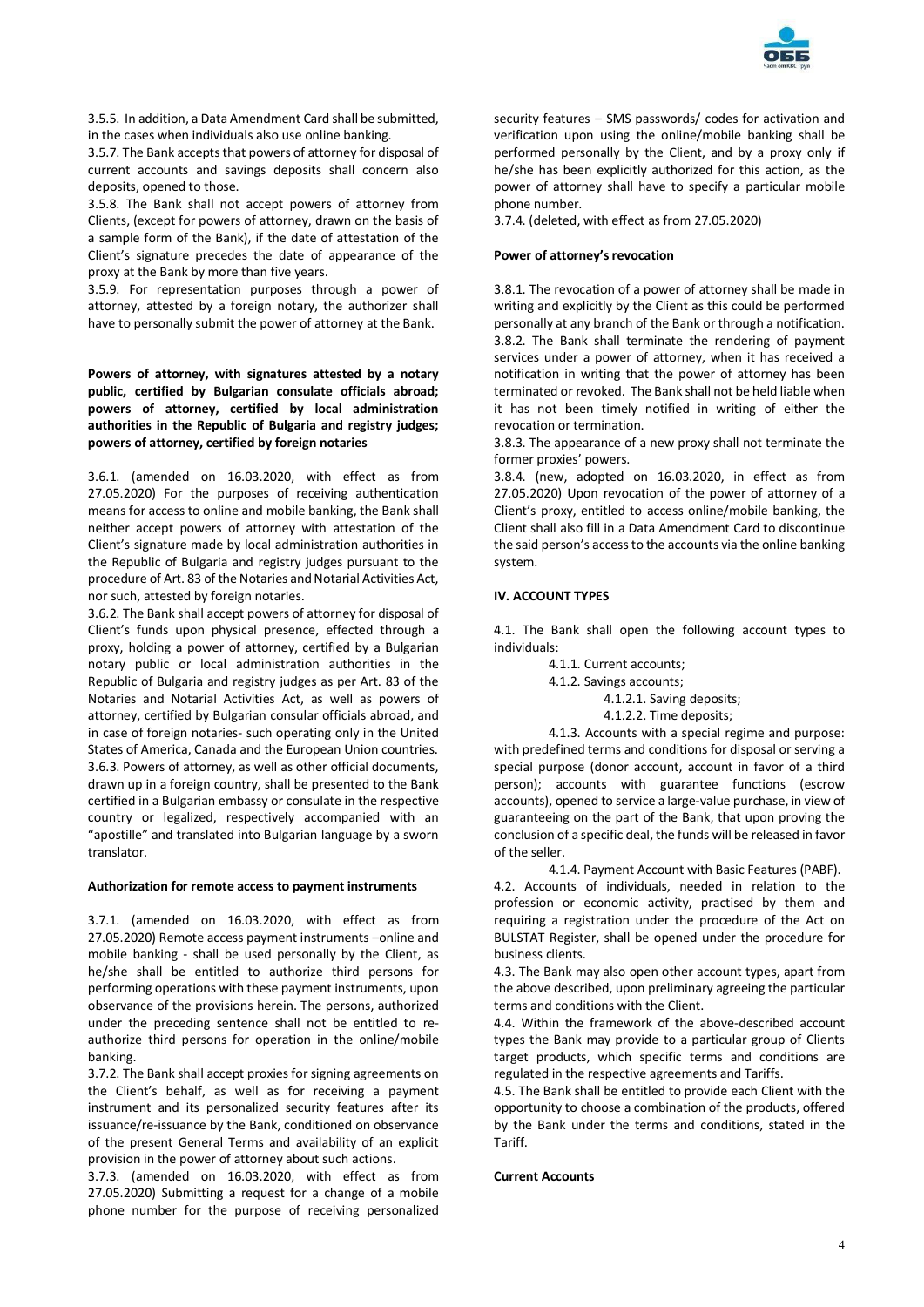

4.6. The Bank shall open a current account for an indefinite period in the Client's name, in and from which against consideration fund transfers and deposits shall be received and payments shall be effected within the available amounts. 4.7. The client may use an overdraft on the account up to a preliminary defined contractual limit, based on a separate agreement, concluded with the Bank.

# **Payment account with basic features -PABF**

4.7.A. The Bank shall open a payment account with basic features in Bulgarian leva (BGN) for an indefinite time period, as a tool for fee-based delivery of the following services:

1. Payment account opening, servicing and closing;

2. Depositing of funds in a payment account;

3. Cash withdrawal from the payment account at a teller desk

> 4. Execution of the following payment transactions: а. Direct debits;

b. Payment transactions via a payment card, including online payments, cash withdrawals at ATMs, as well as cash withdrawals at POS terminals of the Bank;

c. Credit transfers, standing orders included, at ATMs, POS terminals or teller desks, when available, as well as via the Bank's online banking systems

4.7.B. The Bank may refuse opening of a Payment Account with Basic Features in the following cases:

1. The client already holds a Payment Account with Basic Features with the Bank, unless notified that his/her account is going to be closed.

2. The client has declared that he/she holds a Payment Account with Basic Features with another bank on this country's territory, unless stated that notification has been given to him/her that the said account is going to be closed.

3. Opening of the account would entail breach of the legal provisions, governing the prevention of the financial system's involvement in money laundering and terrorism financing.

4. 7.C. The Bank shall notify the Client in writing of the grounds for refusal under the preceding items, unless disclosure of such information contradicts the national security aims, public order or legislation preventing the financial system's involvement in money laundering and terrorism financing. With the notification the Bank shall inform the Client of the procedure for submission of complaints against the refusal and of the possibility to refer to the Bulgarian National Bank (BNB) and the Payment Disputes' Reconciliation Commission.

#### **Savings accounts**

4.8. Savings accounts cover savings deposits and time deposits.

#### **Savings Deposits**

4.9. Savings deposits represent accounts for storage of funds over an indefinite period for saving purposes.

4.9.1. Savings deposits can also be child savings deposits, as well as a deposit under a special condition. Savings deposits shall be opened in favor of third persons only upon availability of family reasons.

4.9.2. An Account Holder of a child deposit can be any infant or minor Bulgarian citizen.

A child deposit shall be opened:

а. For infants (children, who have not reached 14 years of age) by any parent or guardian, as the amounts on deposit shall be disposed of against presentation of a permit, issued by the respective regional court;

b. For minors (children, who have reached 14 years of age, but have not completed 18 years) by the minor herself/himself, with the consent of one or both parents or guardians, as in case of disposal with funds – after presenting a permit by the respective regional court;

C. By minors themselves, who are aged over 16 years and married, against presentation of a Civil Marriage Certificate.

#### **Time Deposits**

4.10. Under a time deposit agreement the Bank accepts to keep money, payable on a particular date (maturity) or upon other terms and conditions for payment, as stipulated in the agreement. The safekeeping may also be effected through blocking an amount in a current account or a savings deposit of the Client.

4.11. A time deposit agreement can be concluded under the condition that the Client is a holder of an account in the same currency type, in which he/she wishes the time deposit to be opened. The individual features of the selected deposit type shall be indicated in the respective agreement and the Tariffs. 4.12. The disposal of the deposit shall be made through the account, to which it has been opened.

4.13. In the case of a standard time deposit the Client may select at maturity one of the following options:

4.13.1. To renew the deposit over the same period, while also adding to the principal the accrued interest from the previous period;

4.13.2. To renew the deposit over the same period with the amount of the initial principal, while posting the accrued interest in the account, to which the deposit has been opened;

4.13.3. To terminate the deposit, while posting the principal and the accrued interest in the account, to which the deposit has been opened;

4.13.4. For separate deposit types the Client may select the accrued interest to be posted in an account, different from the one, to which the deposit has been opened. 4.14. The Client may terminate a time deposit agreement upon presenting his/her copy of the Time Deposit Agreement and an identity document.

4.15. The Client may terminate a time deposit agreement without penalty in the accrued interest, on the date, specified in the agreement. If this date is a non-business day, the closing shall be performed on the first business day, following the date of the period's expiry.

4.16. Upon early termination of the agreement on the part of the Client or upon enforcement actions, the Bank shall accrue interest on the amount for the time of its actual staying on deposit at a reduced interest rate, as determined in the Tariffs. 4.17. Upon termination of an agreement for a time deposit in a foreign currency the amount, which is smaller than the smallest denomination banknote in the respective foreign currency, shall be paid in its BGN equivalence, according to the buy exchange rate of UBB.

#### **Accounts in favor of third persons and donor accounts**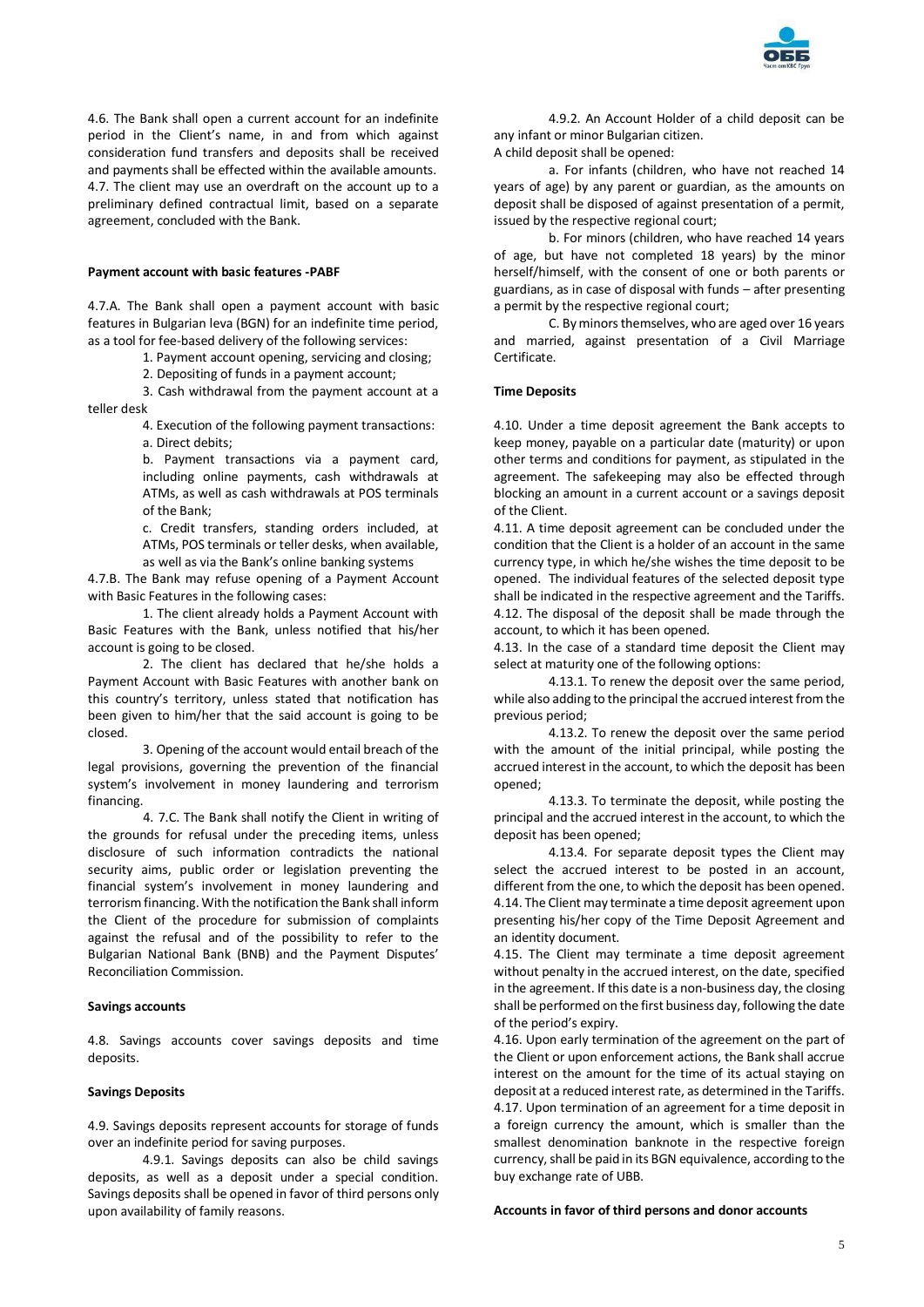

4.18. Apart from child savings deposits the Bank may open accounts in favor of a person, specified by the negotiator under assumptions, provided for by law. If the third person fails to give his/her consent for the stipulation in his/her favor within a deadline, specified in a notification for the opened account, the funds shall be reimbursed to the negotiator.

4.19. An account in favor of a third person can also be opened under donor campaigns, as well as in case of incapacity of the person, in whose favor the funds are being raised, to consent to the stipulation made in his/her favor, i.e. upon absence due to medical treatment, the consent shall not be required. Upon disposal with the funds in the account, the regime, envisaged in the agreement for account opening or in an enactment, shall be observed.

# **Donor accounts, opened by the person, in whose favor the funds are being raised**

4.20. Donor accounts for treatment of minors shall be opened by their legal representative, while for persons of lawful age, impeded to be present in the Bank – by a relative of theirs, who shall declare the type of her/his kinship ties with the person, in whose favor the account is being opened. The Bank shall not reimburse donor installments to the depositors in case of failure to achieve the purpose of fund raising or upon other circumstances. Upon accomplishing/failure to accomplish the purpose and having a remaining balance, it will be disposed of by the person, in whose favor the account has been opened.

## **Account disposal and closing**

4.21. Accounts shall be disposed of and closed by the Client at any UBB branch, with the exception of accounts with a special regime and purpose, which shall be disposed of in the branch of their opening.

#### **Interest rates**

4.22. The Bank shall accrue interest on the account balance, in accordance with the interest rate, applicable to the specific account type, as indicated in the Interest Rates' Tariff. Amounts below the minimum balance, specified in the Fees and Commissions' Tariff, shall not bear interest.

4.23. The Bank shall deduct and pay a tax on the income from interest, pursuant to the effective legislation.

# **IVA. PAYMENT ACCOUNT SWITCHING (Current account and Payment Account with Basic Features)**

4.24. The Bank shall deliver to its Clients a service for switching a payment account when the payment accounts have been maintained in one and the same currency with other banks in the Republic of Bulgaria.

4.25. Information as to the terms and conditions for switching payment accounts, covering the role of both the switching and the accepting bank during each stage of the procedure on payment account switching and the related deadlines, are available on a durable storage medium in the Bank's website www.ubb,bg, as well as on a hard copy upon request at any branch of the Bank.

# **V. TERMS AND CONDITIONS FOR EFFECTING PAYMENTS**

5.1. Account funds shall be disposed of through payment documents, prepared by the Bank, payment documents, containing all essential requisites, required by the regulator, as well as regulated remote methods for effecting transactions through bank cards, online banking, mobile banking and a Call Center, while observing the specific characteristics of the different account types, the legal requirements and the terms and conditions of the Bank.

5.2. The Bank shall effect payments from the account only by order of or with the preliminary consent of the Client, under terms and conditions set by her/him, up to the available account balance and the agreed overdraft. The Bank shall not perform partial payments under separate orders or payment requests. An exception to these rules shall be made only for enforcement actions as provided for by the law, in the cases of ex-officio collection under the procedure of Ordinance № 3 of the BNB, as well as upon refunding of amounts, received in the account due to an error or incorrectly effected operations (ex-officio rectification transfers).

5.3. The Bank shall perform the payments in the chronological sequence of receiving payment orders / requests, except for the cases of enforcement collection of receivables and exofficio rectification transfers.

5.4. The types of payment operations, performed by the Bank, are: withdrawal and depositing of cash; ordering and receiving credit transfers; ordering and receiving cash transfers; giving a consent for direct debit; ordering and receiving a direct debit request; payment operations with a card.

# **Costs**

5.5. The Bank shall accept for execution credit transfers with the following instructions in terms of expenses:

5.5.1. Shared (SHA) – the payer and the beneficiary shall pay the fees and commissions respectively to the payer's bank and to the beneficiary's bank, as the correspondent bank may deduct expenses from the fund transfer amount. ;

5.5.2. At the expense of the payer (OUR) – the payer shall pay all fund transfer fees, including those of the beneficiary's bank;

5.5.3. At the expense of the beneficiary (BEN) - the beneficiary shall pay all fund transfer expenses, including those of the payer's bank.

5.6. The restrictions on determining the expense allocation manner are specified in the Bank's Tariff, *Fund Transfers* Section.

5.7. The client shall undertake to pay all fees, commissions, interest and other due amounts, as indicated in the Bank's Tariffs, including exchange rate differences (in case the Bank performs currency conversion upon a received transfer in a currency, different than the currency in which the account is being maintained).

#### **Authorization of payment operations**

5.8. A payment operation is considered authorized from the moment, in which the Client has:

5.8.1. Submitted a signed payment order (upon effecting a credit transfer or cash operations) or has given a written consent in a branch of the Bank (upon effecting a direct debit) or

5.8.2. (amended on 16.03.2020, with effect as from 27.05.2020) With a remote method she/he has: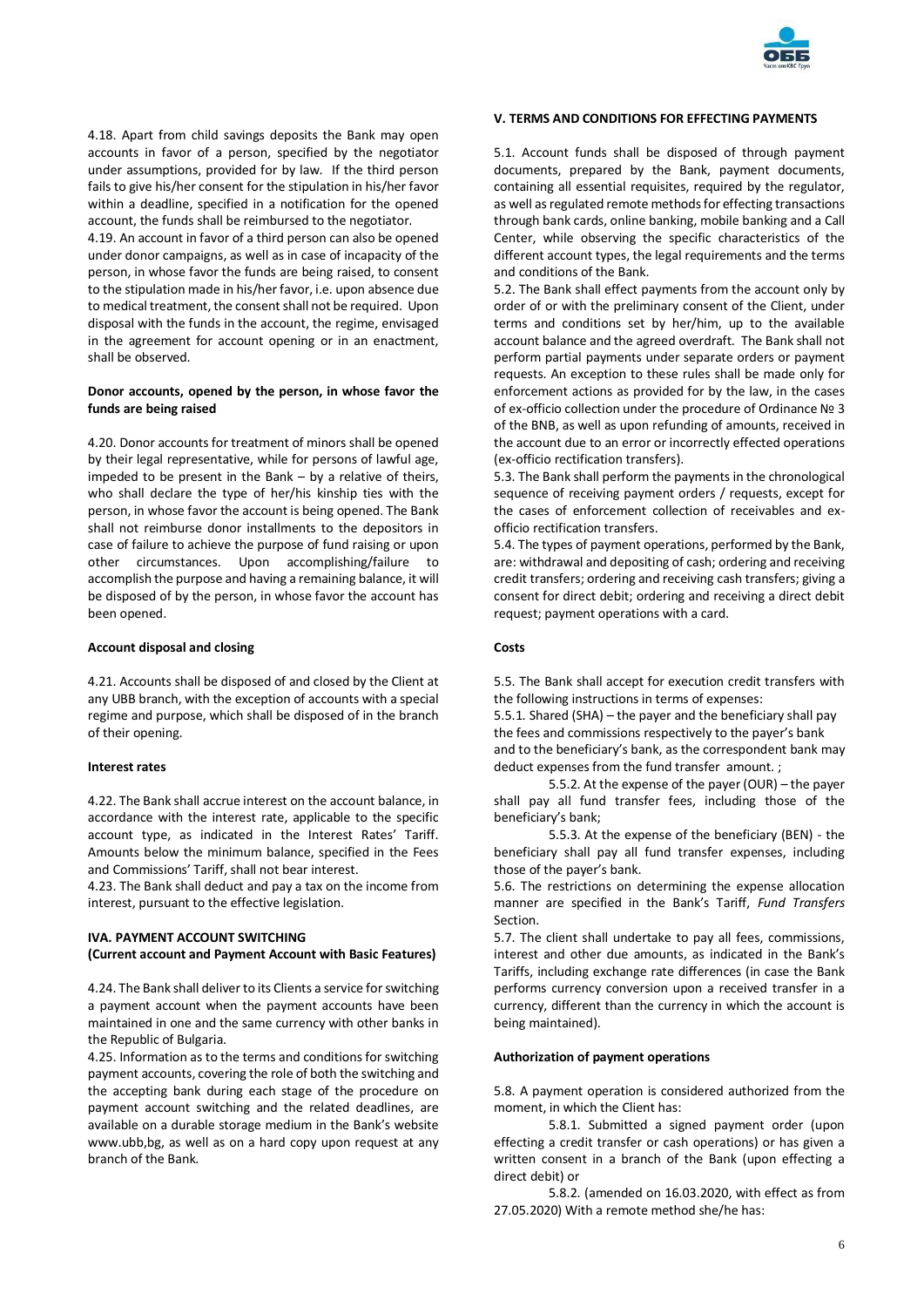

a. Submitted a payment order or has given his/her consent through the online or mobile banking channel, while observing the specific requirements for operation through this particular channel;

b. Submitted a payment order or has given consent for effecting a payment operation through the Client Contact Center, for which an audio recording is being kept;

c. Submitted a payment order via a payment debit or credit card in line with the applicable conditions thereto; d) upon receipt at the Bank of a payment order, submitted by the Client through a Payment Initiation

Service Provider (PISP).

# **Deadlines, terms and conditions for submission of orders and effecting of payment operations (credit transfer, direct debit and cash transfer)**

5.9. The Bank shall perform the payment operations under Item 5.4 hereof, while keeping the deadlines for execution, cut-off time for receiving orders and fee allocation principles, as specified in the Fees and Commissions' Tariff. When the payment order is received on a non-business day, it shall be considered received on the next business day. When the payment order has been received on Saturdays, it shall be deemed received on the first business day to follow.

5.9.1. In case by the cut-off time for receipt of payments to be processed within the current day, there is no balance provided in the account, sufficient to effect the payment order, the Bank shall return the payment document to the Client or shall make it available for her/him in the branch where it has been submitted;

5.9.2. A payment order, submitted through online banking or mobile banking shall be submitted one-off for processing in the Bank's accounting system.

5.9.3. Order for a cash transfer in BGN shall be submitted within business hours for work with clients of the Bank's respective branch. No cancellation of a payment order shall be possible after its acceptance by the Bank. The Client shall become aware of the Bank's terms and conditions for effecting one-off payment operations prior to submitting the order;

5.9.4. A direct debit order shall be submitted within business hours for work with clients of the Bank's respective branch, on condition that the payer is the holder of the current account with UBB. No cancellation of a payment order shall be possible after its acceptance by the Bank. The Payer may cancel the payment order as late as the end of the business day, preceding the agreed date for debiting his/her account.

5.9.5. The client may deposit his/her direct debit consent with the Bank, in which she/he can indicate terms and conditions, under which the Bank is to debit her/his account upon a beneficiary's order. A copy of the consent shall be sent to the beneficiary.

5.9.6. The client may cancel the payment and withdraw the payment order, submitted by her/him or direct debit consent only if her/his account has not been debited up to the moment of withdrawal. The bank administration costs for the cancellation shall be at the Client's expense and up to an amount, as determined in the effective Fees and Commissions' Tariff.

5.10. The Bank may, after a written notification to the Client, refuse to apply some of the forms for cash or electronic

payment on account, including refuse the effecting of a foreign currency transfer in order to observe international requirements, including imposed embargo restrictions on particular countries, legal entities /natural persons and organizations or risk limits of the Bank, as well as upon nonfulfilled obligations under contractual relations with UBB.

The Bank shall reserve itself the right to change the cut-off time for receipt of payments, specified in the Tariff, of which it shall notify the Client, according to the terms and conditions of Section II herein.

5.11. The deadlines for execution of payment operations shall be, as follows:

- For crediting the account of the beneficiary's provider of payment services – by the end of the next business day, following the moment of the payment order's receipt; this period shall be extended with yet another business day upon initiation of paper-based payment operations.
- Upon effecting of payment operations through RINGS – the deadline for crediting the account of the beneficiary's provider of payment services is by the end of the business day, on which the payment order has been received.
- Upon execution of payment operations in another currency within the European Union – the contractual deadlines between the user of payment services and its provider shall not exceed 4 business days after the moment of the payment order's receipt.

## **Additional documents**

5.12. In case of cross-border fund transfers, as well as in case of payments between residents and non-residents within this country's territory, all documents, required pursuant to the foreign currency laws shall have to be provided.

5.13. Pursuant to the effective legislation and upon request by the Bank, the Client shall present a written declarationstatement on the origin of funds.

#### **Currency Conversion**

5.14. Upon a received or ordered fund transfer in a foreign currency, different than the currency in which the account is being maintained, the Bank shall perform ex-officio currency conversion (arbitration) upon terms and conditions, specified in the Fees and Commissions' Tariff.

5.15. Information on the exchange rates, applied by the Bank during the execution of payment operations, is available in the banking halls and through online and mobile banking, as the applicable exchange rate shall be the one, valid at the moment of effecting the operation.

### **Non-cash foreign currency operations with funds in a current account with same date value date**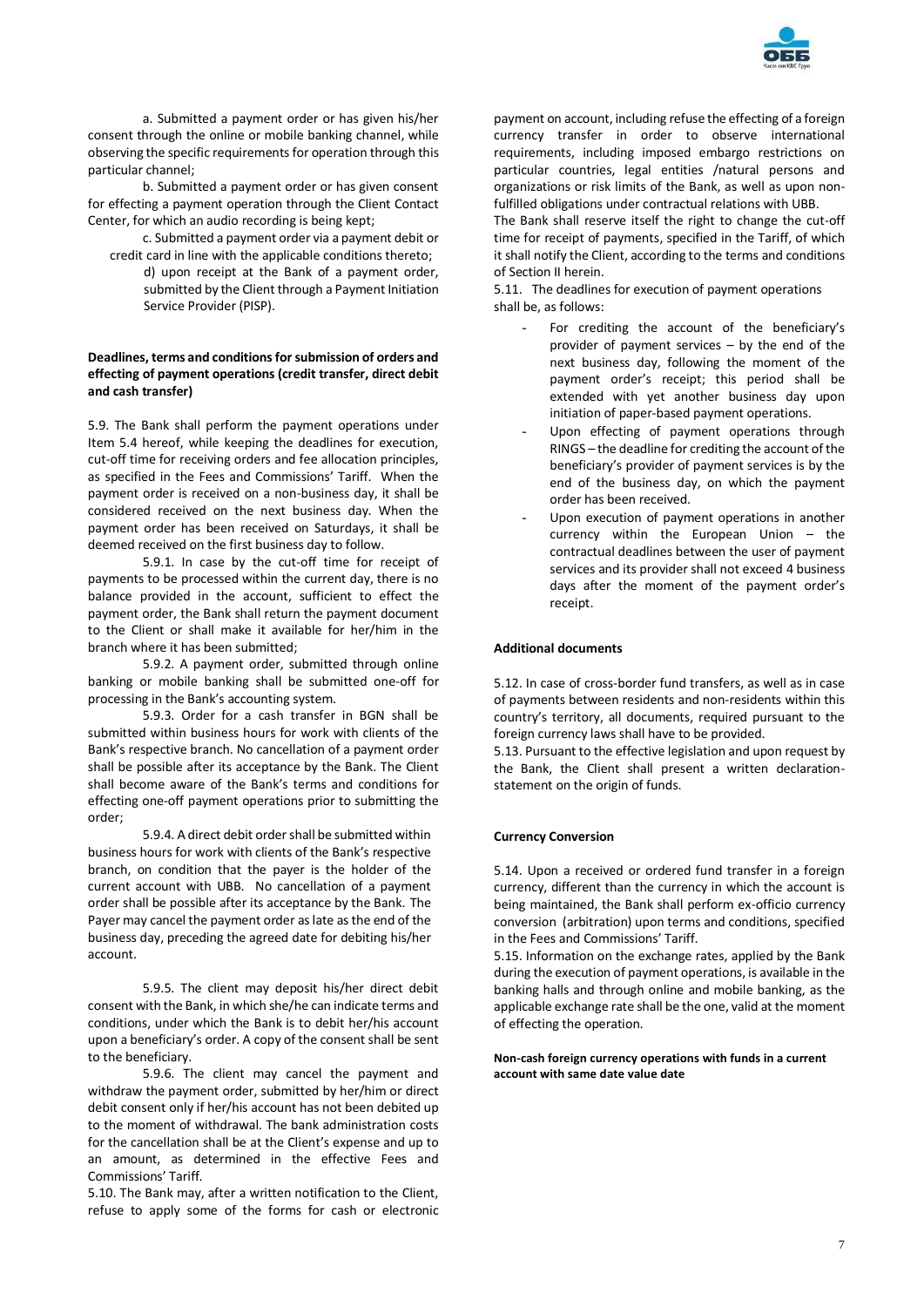

5.15a (new, adopted on 11.11.2019, in effect as from 18.11.2019) The Bank provides its Individual clients with a possibility to effect a foreign currency exchange electronically (non-cash or teller operation for one currency), with the funds available in their current accounts with regard to the currencies, with which the Bank operates, with value date (date of payment – delivery) the day of negotiation. In case of selected teller operation, the following operation – payment or delivery, should be mandatory effected electronically.

The relations between the Bank and the Client in connection to such foreign currency operations (non-cash or teller operation for one currency), shall be settled by the provisions of 5.15a – 5.15h hereof, which by accepting the present General Terms, the Client shall be deemed to have accepted as a contractual agreement with the Bank regarding the terms and conditions on concluding such deals.

5.15b (new, adopted on 11.11.2019г, in effect as from 18.11.2019) The Bank provides information on the official current exchange rates for the day for purchase-sale of foreign currency respectively at a teller desks or electronically in the office premises, on the Internet page of the Bank, on the home page of the electronic banking and the mobile banking application.

5.15c (new, adopted on 11.11.2019, in effect as from 18.11.2019) The Bank shall be entitled to amend the official exchange rates within the same day, as this amendment shall not pertain to already negotiated but unpaid deals as at the moment of the amendment

5.15d (new, adopted on 11.11.2019, in effect as from 18.11.2019) A currency deal within the meaning hereof, may be concluded in person at an office of the Bank or through remote negotiation (via the currency exchange module in the electronic or mobile banking). In both cases, a deal shall be deemed concluded and shall become irrevocable for the parties, as from the moment of reaching an agreement between the Client and the Bank with regard to the following deal parameters:

1) amount and currency of the purchased, respectively sold by the party, currency and sum;

2) payment and delivery - at a teller desks or electronically. In case of a teller operation, the following operation - payment and delivery, should be mandatory effected electronically;

3) the exchange rate of the deal;

4) value date of the delivery. In case of non-cash deals (between the client's accounts), negotiated by the Client via electronic banking, the value date of the delivery can be only on the day of negotiation (i.e. the same day). Deals at a teller desks are also concluded only and solely on the day of negotiation.

5.15e (new, adopted on 11.11.2019, in effect as from 18.11.2019) After conclusion of the deal, the Client shall undertake to perform the purchase-sale of foreign currency in accordance with all negotiated parameters of the deal.

5.15f (new, adopted on 11.11.2019, in effect as from 18.11.2019) Upon effecting purchase-sale of foreign currency electronically the Client shall undertake to provide in the account, specified by him/her, available funds of the sold currency, which is sufficient to carry out the operation no later than the end of the business day of the value date of the deal. By accepting the present General Terms, the Client gives its prior written consent as per Art. 21 of Ordinance № 3 of the BNB dated 18th April 2018, for the terms and conditions and procedure for opening payment accounts, for execution of payment operations and for use of payment instruments, on which basis the Bank shall be entitled to collect ex officio and unilaterally and/or as per the direct debit procedure, on the maturity date or after it, from the Client's account/s, opened with the Bank, all due amounts in relation to a concluded but unpaid foreign currency deal in accordance with this item. Upon lack of funds on the account or upon negotiation of the deal via telephone without duly depositing of an order in the Bank, the latter shall deem the deal cancelled and shall perform ex officio a reverse deal (to the initially concluded one) as it applies the official as at the respective moment exchange rates of the Bank, as in this case the Bank may ex officio and unilaterally debit the Client's account/s opened with it, for repayment of all amounts in relation to the exchange differences arising from the reverse deal.

5.15g (new, adopted on 11.11.2019, in effect as from 18.11.2019) In case the Client wants to purchase or sell foreign currency against Bulgarian lev, the deal will be executed at the respective buy and sell rates of the Bank for the respective currency to the Bulgarian lev. If the Account Holder wants to purchase or sell currencies other than the Bulgarian lev, the Bank will execute the deal by using the buy and sell rates for the respective currencies to the Bulgarian lev or by applying a direct cross rate, in case it is explicitly agreed with the Bank for the particular deal under the conditions of 5.15d above.

5.15h (new, adopted on 11.11.2019, in effect as from 18.11.2019) If the Client wants to carry out a purchase-sale of foreign currency, which amount of a one-off deal, calculated as per the BNB exchange rate for the respective day, exceeds BGN 10 000, the Client may negotiate a preferential exchange rate with the Bank.

#### **Right of refusal to effect ordered payments and ex-officio operations**

5.16. The Bank may refuse to effect a payment order in case there is ambiguity in the representative power of the person, submitting the payment order; unclear or illegibly filled in documents; lack of required documents, relating to the payment; imprecise instructions; presence of international sanctions in relation to individuals, institutions or countries, related to the order, submitted by the Client, etc. The Bank shall not accept clients, involved in any kind of virtual currency activities (crypto currencies, bitcoins, etc.) nor shall it provide payment services related to such currencies, including, but not limited to any payments towards platforms, trading in such currencies.

5.17. In case since the latest active operation on account there is an elapsed period of over six months (or another period according to the Bank's judgment), UBB shall apply additional measures for verifying the payer's identity, including also photocopying an identity document.

5.18. In case of erroneously received funds in an account of another holder due to an error of a Provider of Payment Services and regardless of whether the Client is payer or beneficiary of the transfer, the Bank shall be entitled to debit ex-officio the account with the amount of the incorrect transfer, while notifying the Client of the made rectifications. When funds have been received in the account as a result of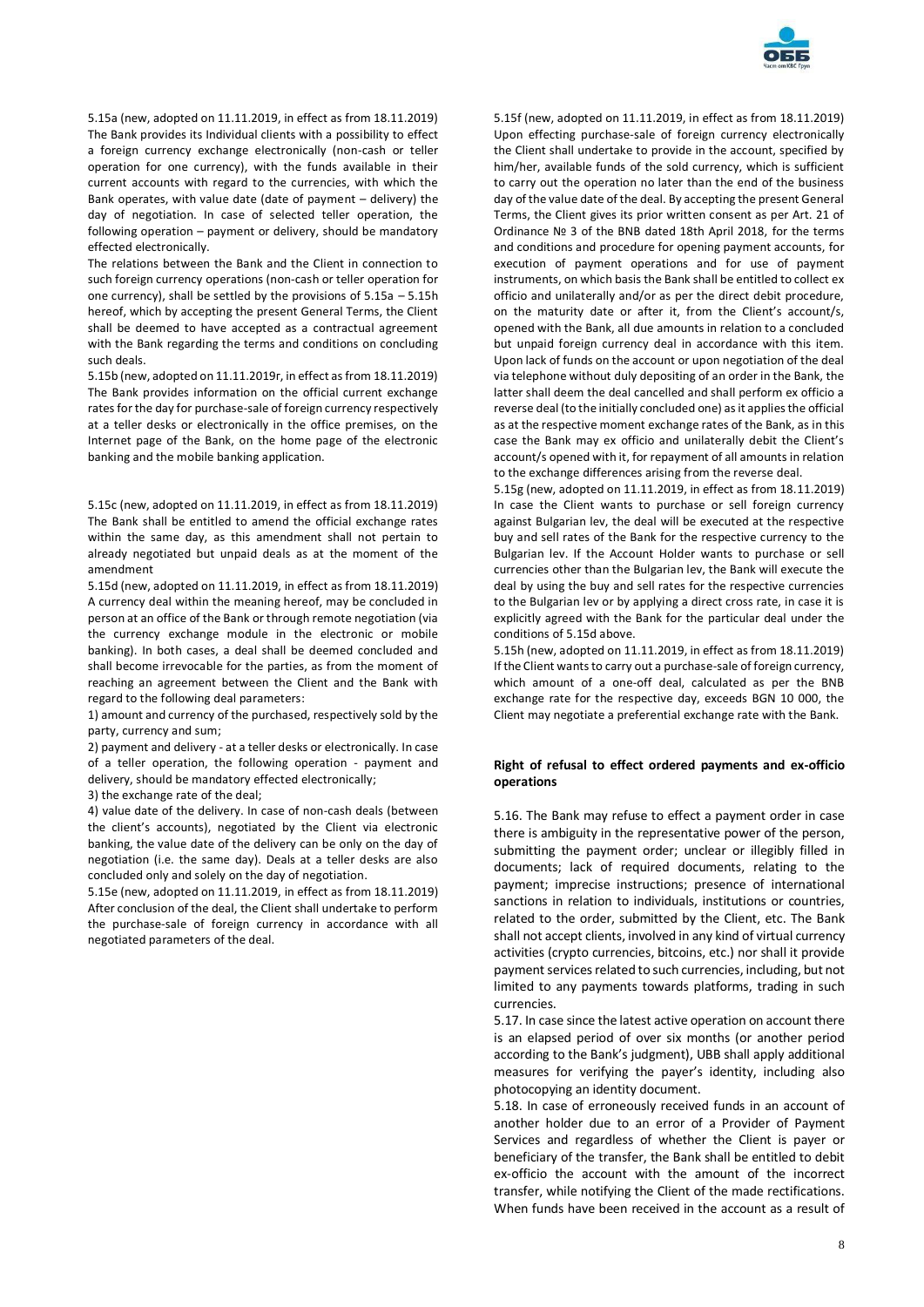

fraud, the Bank shall be entitled to debit ex-officio the account with the respective amount and to effect an ex-officio rectification transfer to refund the improperly received amounts to an account of the payer or to an account of the payer's Provider of Payment Services, regarding which the Client gives his/her unconditional and irrevocable consent by accepting these General Terms and by signing the agreement for account opening.

5.19. By virtue of Ordinance № 3 of the BNB the Bank shall be entitled to collect ex-officio from the account amounts, payable to it by the Client, under receivables of UBB (i.e.: payment of interest, repayment installments under loans and credit cards, expenses for notification and collection of receivables, etc.), as well as under fees and commissions, payable to it by the Client for rendered banking services, pursuant to the Tariffs, as of the moment of the amounts' deduction. If there are no funds in the particular account, the amounts may be collected from all other BGN or foreign currency accounts of the Client with the Bank. In case the currency in the account/s is different than the currency of the debt, the Bank shall be entitled to purchase an amount equal to the amount of the debt (at the exchange rate of UBB for the debt currency), by also deducting the expenses made.

#### **Recurring utility bill payments**

5.20. The Bank's Clients may select on a monthly basis to effect electronic payment of obligations under utility bills through a current BGN account or a credit card, issued by UBB.

5.21. The registration for payment of obligations to different companies is possible to be made for a different account or, respectively, for a different credit card.

5.22. Registration for payment of utility bills with a credit card shall be possible, on condition that the card has not been blocked.

5.23. Payments of obligations can be made of both the holder of the account / card, as well as of a third individual, explicitly registered by the Client.

5.24. For having the service rendered, the Client needs to fill in a consent form for payment of utility bills through a direct debit – a sample form in which the Client shall indicate all utility companies, with which he/she wishes payments to be performed, and submit this form at a branch of the Bank or through the remote channels, indicated in Item 5.25.

5.24.1. The consent, submitted by the Client, shall not be bound by time and it may be revoked at any branch of the Bank, through filling out a consent/ consent change form, as well as through any of the remote channels, indicated in Item 5.25.

5.25. The form can also be filled in remotely through:

5.25.1. Online banking, while observing the specific requirements for using this channel.

5.25.2. Mobile banking, while observing the specific requirements for using this channel.

5.26. The Client may select either an automatic or manual mode for confirming utility bill payments, by stating it in the consent as per Item 5.24 herein.

5.26.1. Confirmation mode change may be made at a branch of the Bank, through the remote channels, indicated in Item 5.25, as well as via the Client Contact Centre.

5.27. Upon a selected automatic payment mode the Client shall indicate the respective account /card, from which the payments of obligations under a particular identification number shall be made, as the Client may also enter a

maximum amount limit for payment under each particular identification number.

5.27.1. In case the amount payable exceeds the limit, determined by the Client, payment shall not be effected. Such obligations can only be paid manually by the Client through the remote channels, described in Item 5.25.

5.27.2. Processing of automatic mode payments shall commence as from the first business day, following the registration of the respective consent for payment, upon availability of an obligation under the identification number, registered with the company.

5.28. Upon a selected manual confirmation mode, the Client needs to effect the payment through one of the remote channels, indicated in Item 5.25, while observing the specific requirements for using the respective channel and by selecting the account /card, from which the payment will be made.

5.29. Utility bill payment shall be effected only in case the obligation amount and the fee for effecting the transaction, as per the Bank's Tariff, is up to the available balance of the Client's account /card (own funds, agreed overdraft on account and available credit limit under a card).

5.30. No partial payment of obligations shall be allowed. The Client may pay all obligations that have originated under a particular identification number, however he/she shall not be able to effect payments under separate invoices for this particular identification number.

5.31. Clients may register for receipt of free of charge e-mail notifications about:

5.31.1 Registration of a new consent for utility bill payment.

5.31.2 Availability of a new obligation;

5.31.3 In case of unpaid obligation, only upon first unsuccessful attempt. Such notification shall be sent only to clients that have chosen automatic payment mode.

5.31.4 Change in existing consent.

5.31.5 Consent deactivation.

5.32. Activation/deactivation of the service for receipt of email notifications as per Item 5.31 can be made at the Bank's branches, as well as through the remote channels under Item 5.25. E-mail notifications shall be sent for all consents, registered by the Client.

5.33. Upon a change in the identification numbers on the part of some of the stated companies, the Client agrees that the Bank shall automatically continue with payments to the respective company under the new identification number, supplied by the company and corresponding to the subscriber number, stated by the Client upon his/her registration for the service.

5.34. In case of a loss, theft or unlawful deprivation of the credit card, registered by the Client and its re-issuance with a new number, the Bank shall automatically continue with the payment of services to the utility companies, registered by the Client. Payment of utility obligations shall not be allowed only in case of closing the credit card or its blocking because of past due payables.

5.35. Upon a dispute, arising from the Client's obligations to a utility company, the Bank shall not be deemed party to it, nor shall it be held liable for the authenticity of any data (such as the existence of obligations, obligation amounts, inaccurate or missing payment-related information etc.); for which the Client shall have to contact the respective company.

5.36. The Bank shall not be held liable upon technical issues, relating to access to the systems of the separate companies.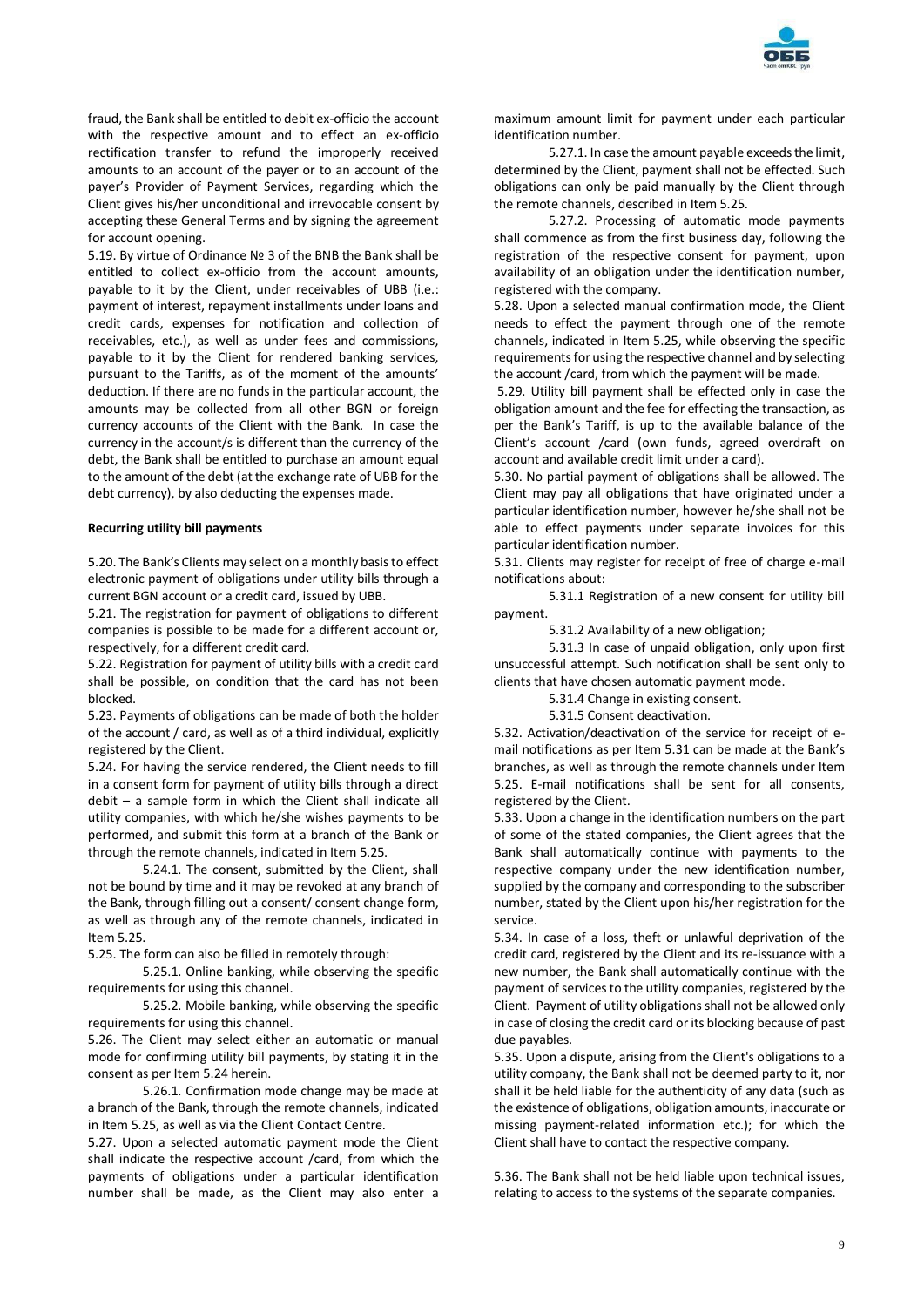

5.37 The Bank shall not be held liable upon submitted by the Client wrong identification numbers with companies, as well as upon wrongly stated e-mail address for notification receipt purposes.

## **Recurring payments**

5.38. The Bank's clients may select to effect recurring payments from a standard current account, savings account, *Comfort* account, *Privilege* account, Payment Account with Basic Features and *Activity* account.

5.39. In order to register for the service the Client needs to fill in an order for recurring payments in view of effecting automatic recurring payments - a sample form, stating the following:

5.39.1. Data about the beneficiary and the latter's bank account (beneficiary's name, IBAN, bank and the bank's BIC code);

5.39.2. Amount of the requested recurring payment;

5.39.3. Day of the month for effecting the payments, on which the client's account will be debited with the indicated amount. In the cases when during various months such day is either a non-business one or non-existent, the payment shall be effected on the next business day;

5.39.4. Payments' recurrence (frequency). The client shall select the transactions' frequency with the following options: one, three, six, nine months or one year;

5.39.5. Start date (date of first payment). Date, from which the automatic transactions will be initiated;

5.39.6. End date (date of last payment). Date, on which the last payment will be made. In case such date has not been specified in the recurring transfer order, the latter shall be in effect until cancelled (for an unlimited period of time);

5.39.7. Account of the Client, from which recurring payments will be made.

5.40. Recurring payments can be:

5.40.1 Intrabank (within the system of UBB);

5.40.2. Interbank – routed to other banks on Bulgaria's territory.

5.41. Transactions' currency:

5.41.1. Upon interbank transfers only transactions in Bulgarian leva (BGN) are allowed;

5.41.2. Upon intrabank transfers, permitted transactions are in either Bulgarian leva or in some of the following currencies: EUR, USD, CHF and GBP. Fund transfer in foreign currency shall only be made in case the payer's and the beneficiary's accounts are in one and the same currency.

5.42. The Client shall have to ensure the needed amount for effecting the payment by the end of the previous business day, preceding the payment date. When the selected payment date is a non-business one, the Client shall have to ensure the needed amount on the last business day preceding it.

5.43. Recurring fund transfers shall be effected prior to the start of the Bank' business hours for clients. When the selected payment day is a non-business one, fund transfers shall be effected on the next business day.

5.44. Recurring payment shall be made only on a designated day, as upon lack of funds or for some other reason, no payment shall be made within the days to follow.

5.45. In case of a non-effected transaction - the registration for the service shall not be discontinued for the subsequent periods.

5.46. Transaction limits. Upon registration for the service the following limits per separate transaction shall be applied: 5.46.1. Up to BGN 10 000 for interbank transfers;

5.46.2. Up to BGN 10 000 or up to 5 000 currency units for intrabank transfers;

5.47. Registration for the service can be made:

5.47.1. At any UBB branch;

5.48. A submitted by the Client recurring payment order may be withdrawn at any branch of the bank.

5.49. A recurring fund transfer shall be effected only in case the sum of the amount to be paid and the transaction fee is up to the available balance in the Client's account. Effecting of partial payments shall not be allowed.

# **VI. REMOTE METHODS FOR ACCESS TO ACCOUNTS AND EFFECTING OF PAYMENTS**

## **General principles for issuing, using and closing of remote access payment instruments**

6.1. Each Client may also dispose of his/her accounts remotely, by using the following remote access payment instruments:

6.1.1. Online and Mobile banking, after signing a separate agreement for online banking;

6.1.2. (amended on 16.03.2020, with effect as from 27.05.2020) Debit or credit card, after signing an Agreement for issuing of the respective payment card and upon observance of the applicable conditions thereto;

6.1.3. By calling the Client Contact Center, for which it is not necessary to sign a separate Agreement.

6.2.1. (amended on 16.03.2020, with effect as from 27.05.2020) The Bank shall issue the payment instrument, for which an agreement has been signed, and shall deliver it to the Client together with the respective personalized security features, while ensuring its keeping secret from its employees and third parties;

6.2.2. (deleted, with effect as from 27.05.2020)

6.2.3. Generated on paper passwords for online banking shall be delivered to the Client within 5 (five) business days, following their request.

6.3. Upon effecting transactions, the Client shall undertake to observe the security instructions for the respective instrument, provided by UBB and to monitor its periodical updating in the Bank's website.

6.4. Remote access payment instruments shall be used only personally by the Client, with no possibility to authorize third individuals. If the Client wishes another person to have remote access to the account of which he/she is a holder, he/she can use the following methods:

6.4.1. (deleted, with effect as from 27.05.2020)

6.4.2. (amended on 16.03.2020, in effect as from 27.05.2020) In terms of online banking through power of attorney, issued upon observance of the provisions hereof and a filled-in Data Amendment Card for online banking

6.4.2.A. (new, adopted on 16.03.2020, in effect as from 27.05.2020) In case, the client wishes to provide third person designated by him/her only with access to information (reference) services in online banking, he/she shall have to fill in only a Data Amendment Card for online banking by specifying the credentials of the person.

6.4.2.B. (new, adopted on 16.03.2020, in effect as from 27.05.2020) The personalized means for authentication and access to the online banking system shall be received personally by the authorized person.

6.5.1. (amended on 16.03.2020, in effect as from 27.05.2020) The Client shall undertake to use the payment instrument,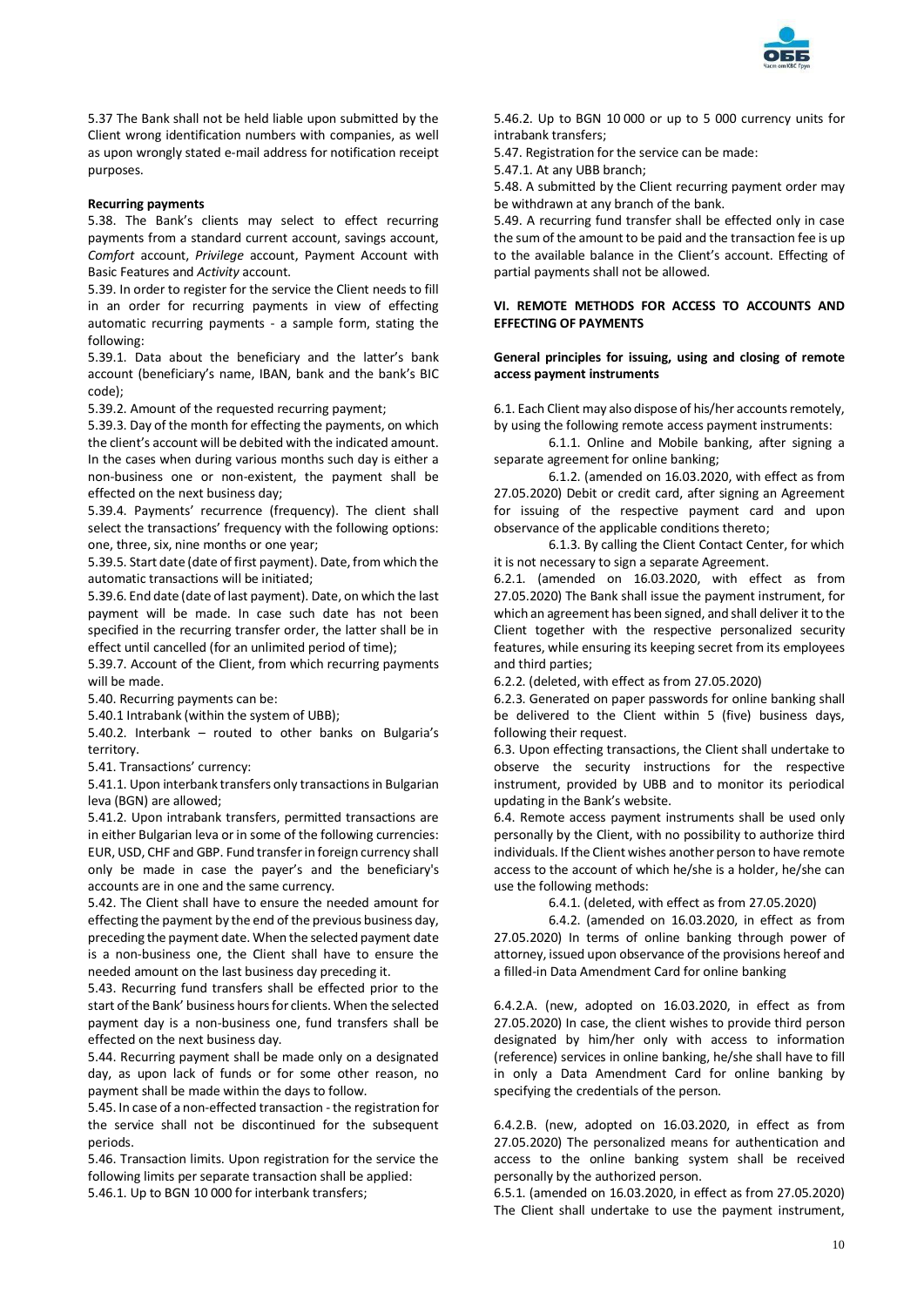

issued to him/her and the respective means for its use and to store them reliably and safely, by protecting them from being lost, stolen, forged, from unauthorized access, or usage in another illegal manner.

6.5.2. Each Client shall be obliged to regularly (at least once every two weeks) monitor the transactions with a remote access payment instrument and their registering in the Bank.

## **Notification and blocking**

6.6. (amended on 16.03.2020, in effect as from 27.05.2020) In case of suspicion for illegal use of a payment instrument the Client shall immediately notify the Bank, and the Bank shall block the payment instrument after receiving the Client's notification .

6.7. (amended on 16.03.2020, in effect as from 27.05.2020) The Client shall immediately notify the Bank of any destruction, loss, theft, some other unlawful deprivation, forgery or illegal use, disclosure of the secrecy of the respective personalized security features, as well as of performing an operation with the payment instrument, which has not been authorized by the Client and of an error or irregularity in administering the account, found by him/her. 6.8. (deleted, with effect as from 27.05.2020)

6.9. The notification regarding the online banking shall be made over the phone of the Client Contact Centre (indicated on the Bank's website) or in writing, through submitting a Data Amendment Card at the branch of the Bank, where the online banking agreement has been signed, and in case this proves impossible, the Client shall notify and submit a Data Amendment Card at the nearest branch.

6.10. (deleted, with effect as from 27.05.2020)

- 6.11. (deleted, with effect as from 27.05.2020)
- 6.12. (deleted, with effect as from 27.05.2020)
- 6.13. (deleted, with effect as from 27.05.2020)
- 6.14 (deleted, with effect as from 27.05.2020)
- 6.15. (deleted, with effect as from 27.05.2020)

6.16. The access to online banking/mobile banking, as well as to effecting of payment operations through those channels may be blocked by the Bank upon the following conditions:

- For objective reasons, related to the security of the authentication data, or of the system, and/or upon well-founded suspicions for orders, unauthorized by the Client and submitted via online or mobile banking through using the authentication means.
- In the cases when the Client or his/her representative with his/her actions breaches the requirements of the currently effective regulations, and of the present General Terms, jeopardizes the security and the proper functioning of the service.

6.17. The Bank shall notify the Client about the blocking of access/effecting of payment operations and the respective reasons, if possible prior to the blocking or immediately afterwards at the latest, unless disclosing such information is not allowed due to security reasons or compliance with legislative requirements.

# **VIA. ACCESS TO PAYMENT ACCOUNT/S WITH ANOTHER PROVIDER OF PAYMENT SERVICES FOR THE PURPOSE OF PROVIDING INFORMATION ABOUT THE ACCOUNT/S**

6.17.A. While observing the provisions of the current General Terms, the Bank provides an option for visualization of summarized information through its specialized mobile device application (mobile banking), regarding the balance and the history of movements on payment accounts, serviced by other

providers of payment services, which are accessible online, without an option for execution of payment operations (Account Information Services).

6.17.A.1. Upon the conclusion of an agreement for a payment service, offered by the Bank, the acceptance of the present General Terms and upon filing a request through the mobile banking for adding an account/s of the Client, serviced by another provider of payment services, the Client shall give his/her explicit consent to the Bank for provision of Account Information Services.

6.17.А.2. (amended on 08.07.2019, effective as of 14.09.2019) The Bank shall not be held liable in case of failure to provide Account Information Services, where the impossibility is due to a reason/s beyond the Bank's control, including, but not limited to, non-functioning and/or inaccessibility of the interface for access to the provider of payment services, servicing the account with regard to which Account Information Services are being provided.

6.17.A.3. (amended on 08.07.2019, effective as of 14.09.2019) By using the Account Information Services, the Client consents to and grants the Bank the right to access the Client's accounts, serviced by other providers of payment services for the purposes of having their balances and payments history visualized in the mobile banking. The client consents to UBB's storing and processing balance and history of operations of only those accounts, selected by the Client for this purpose and is aware that those account balances - visualized in the UBB mobile banking - may not be real-time balances, reflecting all approved and/or pending operations on the account/s.

6.17.A.4. (amended on 08.07.2019, effective as of 14.09.2019) The client is aware of and accepts that the parameters of the provided Account Information Services are dependent on the proposed functionalities by the payment services providers, servicing the accounts and/or are in line with the terms and conditions under the payment services agreement, concluded by the Client and the respective provider of payment services, servicing the account/s. The authentication of the Client, required to provide the Account Information Services, shall be performed by the respective provider of payment services, servicing the account/s, as the Bank shall not store sensitive data about the payments for the purposes of providing Account Information Services.

6.17.A.5. The Bank reserves its right to change the scope of the provided Account Information Services, including to change the list of payment services providers, servicing the accounts, with regard to which Account Information Services are being provided.

# **VIB. ENSURING ACCESS TO A PAYMENT ACCOUNT WITH THE BANK FOR THE PURPOSES OF PAYMENT INITIATION AND ACCOUNT INFORMATION SERVICES**

6.17.B. The Client shall have to employ due care upon the selection, appointment and use of either AISP or PISP.

6.17.C. The Bank shall not be a party to the contract between the Client and the respective AISP/PISP. The Client shall be fully responsible for the AISP/PISP selection, for determining the terms and conditions, upon which the respective providers are going to render such services, as well as ensure that they shall adhere to the relevant to them provisos, made between the Bank and the Client, and relating to the said services. In particular, the Bank shall accept incoming payment orders, relating to a payment account of the Client, as well as requests for information about a payment account of the Client,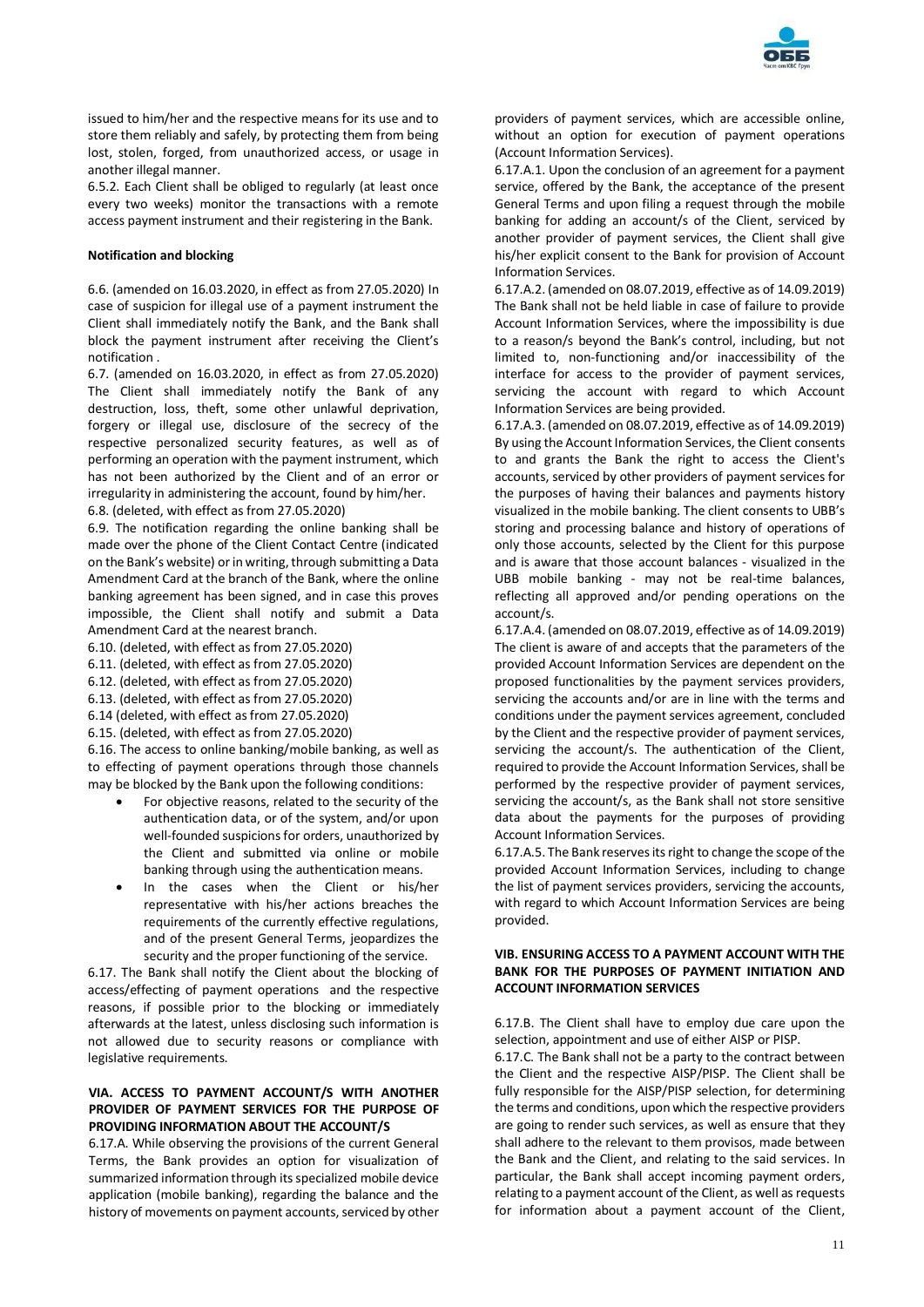

submitted through an AISP/PISP and conditioned on the Client's authentication, as initiated by the latter. The Bank shall not be held liable for provision by the Client to AISP/PISP of his/her personalized means for access to the payment account with the Bank. Account Information Service Providers (AISP) shall not be entitled to submit orders for execution of payment operations from a payment account of the Client with the Bank.

6.17.D. The Bank shall be entitled to refuse access for an AISP/PISP to a payment account, if it has found or upon having grounds to believe that there is unauthorized access or the Client's account is being accessed by the AISP/PISP for attempted fraud purposes, including unauthorized initiation of a payment operation or initiation of a payment operation for attempted fraud purposes. In cases falling within the scope of the preceding sentence, the Bank shall employ due efforts to inform the Client, except when the provision of such information is not permitted for security reasons or in view of complying with regulatory requirements, or in view of observing regulatory requirements, thwarting the provision of information to the Client.

# **VII ONLINE BANKING, MOBILE BANKING AND ELECTRONIC NOTIFICATIONS**

7.1. UBB clients can use online banking (Internet banking at the following web address https://ebb.ubb.bg), 24 hours a day, seven days a week, as payment orders shall be executed within the business hours of the Bank in accordance with the specified in the Tariffs deadlines for acceptance and processing of BGN and FX transfers. The terms and conditions, instructions and the technical requirements for using the service are published at the online banking web page in *Security*, *Frequently Asked Questions* and *Help* sections.

7.2. The Client shall have to personally request the online banking service either through online registration via the Bank's webpage www.ubb.bg, or in its branch network.

7.2.1. (amended on 03.02.2020, in effect as from 01.04.2020) Upon request for online banking via the Bank's website the Client shall sign remotely an agreement for the service and shall be granted access to a limited number of services.

7.2.2. (amended on 03.02.2020, in effect from 01.04.2020) Upon registration in the Bank's branch network, the Client shall indicate access rights, involving passive and/or active operations and shall sign an Agreement for Online Banking.

7.2.3. Upon conclusion of the Online Banking Agreement with the Bank, the Client shall sign an Online banking Registration Card, stating the numbers of the accounts, for which he/she would like to receive information or effect banking operations through the online banking channels.

7.2.4. (amended on 08.07.2019, effective as of 14.09.2019) In order to use the online banking services, the Client shall also provide a mobile phone number, needed for receipt of SMS passwords/ codes for activation and verification.

7.2.5. (new, adopted on 08.07.2019, effective as of 14.09.2019) Clients with an e-mail address, verified through online banking and not registered in UPAY payment gateway, shall obtain automatic access to the said gateway and they shall be eligible to use the gateway following acceptance of UBB AD General Terms on Using the Payment Gateway by Individual Clients. Information about the verification procedure has been published on the online banking web page within *Frequently Asked Questions* and *Help* sections.

7.2.6 (new, adopted on 03.02.2020, in effect as from 01.04.2020) Upon registration of new clients remotely via the mobile banking functionality they shall sign an Agreement for Online Banking with a Qualified Electronic Signature, provided by the Bank, without the need to comply with the requirements of Item 7.2.3., as by signing it they shall be granted full rights for access to the Online and Mobile Banking functionalities with the option to request, obtain and use all products and services, offered by the Bank in Online and Mobile banking.

7.3.1. (amended on 08.07.2019, effective as of 14.09.2019) .Upon login to the online banking system purposes the Client needs to authenticate himself/herself with a user number, a login password for online banking and have to enter a uniquely generated one-off code/password:

a) received through an SMS to the mobile phone number of the Client, provided as per It. 7.2.4 or

b) generated by a hardware device, property of UBB, or

c) generated by a mobile application for iOS and Android operating systems.

7.3.2. (amended on 08.07.2019, effective as of 14.09.2019) Upon executing orders for payment transactions, the Client shall need to additionally enter a uniquely generated dynamic code/password:

a) received through an SMS to the mobile phone number of the Client, provided as per It. 7.2.4 or

b) generated by a hardware device, property of UBB, or

c) generated by a mobile application for iOS and Android operating systems.

7.3.3. (amended on 08.07.2019, effective as of 14.09.2019) Upon intrabank fund transfers between own accounts of the Client, as well as upon payments to accounts of trusted beneficiaries, specified by the Client, the requirement under It. 7.3.2 shall not be applied.

7.4. The signing of a Client's instructions to the Bank during the execution of operations within the online banking system through the authentication and signing means, as indicated in Item7.3, shall have the effect of an electronic signature within the meaning of the Electronic Document and Electronic Authentication Services Act (EDEASA), as, on the grounds of Art. 13, Para.4 thereof the Bank and the Client shall agree that in their mutual relations they shall deem such signatures handwritten.

7.5. The online banking services shall be used only upon the personal instruction of the Client. The empowering for using the online banking service shall be made while observing the requirements in the present General Terms.

7.6. Online banking offers the following services: information about current balance on accounts; information about account movements; reports on initiated fund transfer orders for direct debits; information about foreign currency exchange rates; information about utility bill payments and changing the mode of their effecting; registration and withdrawal of consent for utility bills' payment; payment of obligations for utility services with a credit card; ordering of intrabank and interbank transfers, as well as direct debit transfer orders; processing of received transfer orders for direct debits; FX transfer orders, purchase-sale of foreign currency between accounts of the Client; opening of accounts and deposits for natural persons; information about credit cards - checking disposable limits, latest monthly statement, recent transactions, repayment of an utilized credit limit; submitting of orders for trade in securities, for which an agreement for brokerage services has to be signed in advance at a branch of the Bank; adding of existing accounts with UBB for access through the electronic channels; request for debit card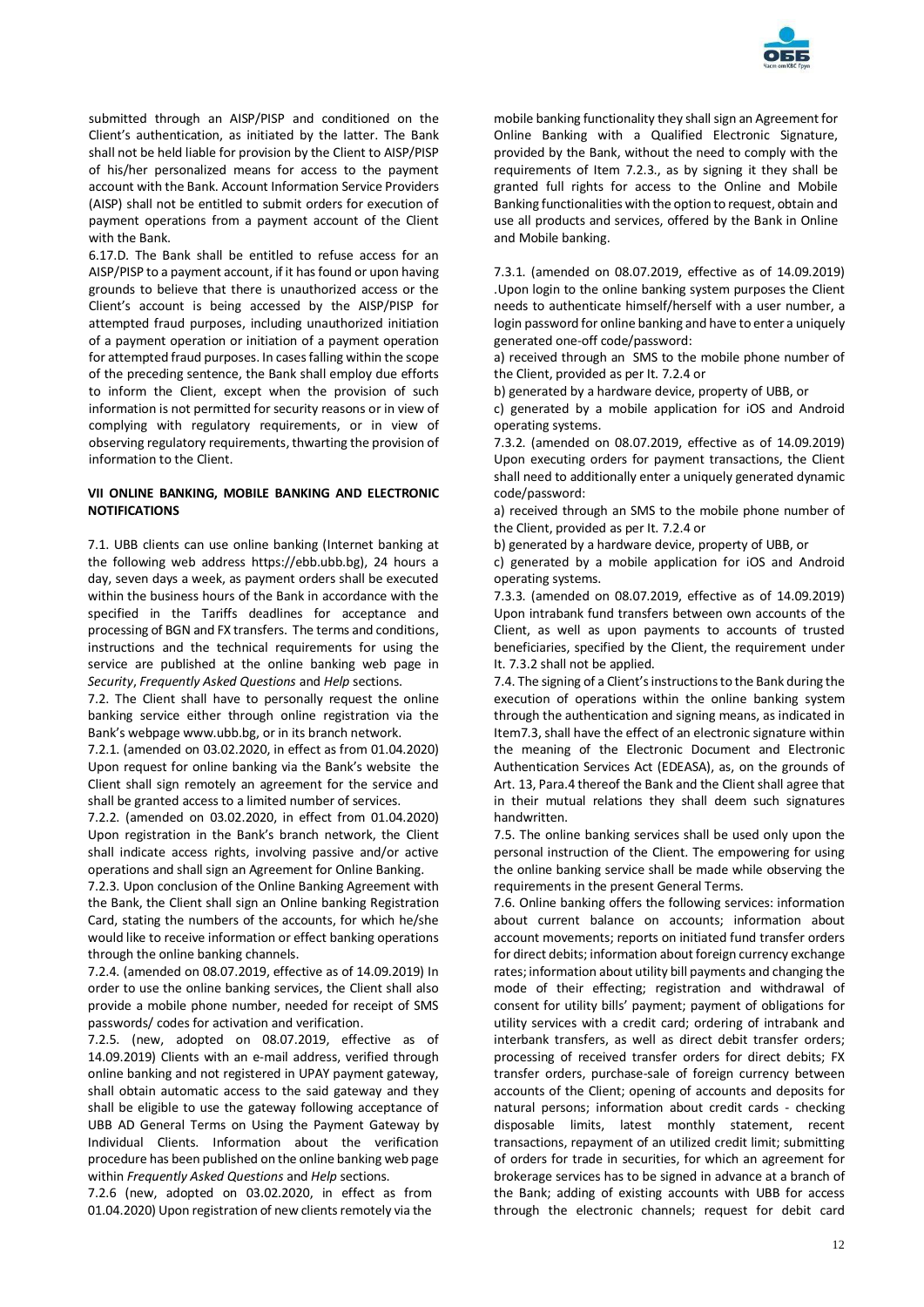

issuance by receiving a PIN code via SMS; payment of liabilities for local taxes and fees; changing of system login passwords; changing of a registered e-mail address.

7.7. The Bank shall reserve itself the right to add new and amend the above listed services, while informing its clients through the respective channels and at its internet page.

7.8. The Bank shall be entitled to determine limits for the execution of payment operations through online banking and introduce other restrictions, as well as establish additional requirements, including procedural ones, when this is necessary due to requirements of the effective legislation or for security maintenance reasons in accordance with the technical standards and conditions for online banking.

7.9. Changes, relating to the Client's online profile and his/her access to online banking products and services shall be executed, as follows:

7.9.1 through the online banking channels - as regards the products and services, for which such functionality has been enabled;

7.9.2. After submitting a Data Amendment Card with the necessary changes, signed by the Client at the Bank's branch network;

7.9.3. By a request through the Client Contact Centre.

7.10. Fund transfers through the online banking channels shall be effected, while observing the following terms and conditions:

7.10.1. Fund transfers between residents and non-residents, as well as cross-border transfers shall be effected while observing the requirements of the Currency Act and the enactments on its application.

7.10.2. The Bank may require the presentation of documents in electronic or paper form, in accordance with the requirements of the effective legislation;

7.10.3. Payment documents with a specified future value date for execution shall be processed on the date, indicated in the payment document, as the processing shall be effected automatically one-off at the beginning of the system day, upon ensured sufficient available balance in the account as at the previous day end.

# **Mobile banking**

7.11. (amended on 21.10.2019, effective from 01.11.2019) Upon signing an online banking agreement the Client is being provided with the opportunity to make inquiries on the accounts, requested for access via online banking, as well as to request and use all offered services and effect particular transactions via the specialized application for mobile devices on iOS and Android operating systems, called Mobile Banking. 7.12. The instructions and the technical requirements on installing and using the application, as well as the comprehensive list of transactions and services, accessible through the mobile application, are described in *electronic banking Channels* section on www.ubb.bg, as well as in *Security Recommendations* and *FAQ* sections of the specialized mobile banking application. .

7.13. The rules and regulations for online banking in the present General Terms shall also be applicable to the mobile banking, unless indicated otherwise herein or in the online banking agreement.

7.14. For activation of the mobile banking application the Client shall identify himself/herself by entering the valid for online banking user name, login password and code, sent to his/her mobile phone. For access, inquiries, registration for

services and placing payment orders with the Bank the Client shall authenticate himself/herself with the PIN code or fingerprint login, set upon activation of the mobile banking application, as well as with an embedded software token.

7.15. The signing of the Client's statements to the Bank, including upon the execution of operations through the mobile banking application via a PIN code or fingerprint, as well as in a combination of selecting/marking of fields and/or buttons, and/or menus for statement and/or confirmation by the client in the Mobile Banking, shall represent an electronic signature within the meaning of the Electronic Document and Electronic Authentication Services Act (EDEASA), as, by virtue of Art. 13 Paragraph 4 of EDEASA the Bank and the Client agree that they shall consider this signature handwritten in the relationship between them.

7.16. In case the Client operates with the specialized application through a compromised (rooted or jailbroken) device, upon each and every login in the application there will be a warning message on the screen of the device. The Bank shall not be held liable for payment operations, effected through using the specialized application from a compromised (rooted or jailbroken) device.

## **Electronic notifications**

7.17. (With effect from 01.07. 2019) The Bank's clients may subscribe for the Electronic Notifications service at a branch of the Bank, through online and mobile banking or through the Client Contact Centre. Through this service they will receive information via SMS/Viber/e-mail for their account movements and monthly account balances and via SMS/Viber for transactions with bank cards, as by submitting the request they also acknowledge acceptance of the terms and conditions for using the service, integral part thereof.

7.18. (With effect from 01.07.2019) A fee shall be due for the sending of SMS/Viber messages as per the Bank's Fees and Commissions' Tariff. The Bank reserves its right to send a determined by it number of free-of charge SMS messages to the mobile phone number, stated by the Client to the Bank, concerning transactions with bank cards, as the Client shall be entitled at any time to explicitly refuse their receipt at a branch of the Bank.

#### **VIII. (deleted, in effect as from 27.05.2020)**

# **IX. CLIENT CONTACT CENTRE**

9.1. The Client Contact Centre renders over-the-phone services to existing and potential clients of UBB, as follows:

- 9.1.1. General banking information, relating to products and services, interest rates, fees and commissions, branch network, locations of ATMs and others;
	- 9.1.2. Detailed (individualized) information, relating to used products;
	- 9.1.3. Effecting of amendments to client data, nonrequiring presentation of documents;
	- 9.1.4. Making of changes on products, used by the Client, non-requiring change in the main parameters (interest and fees) of the utilized product. For the purpose the Client should have signed an agreement for the respective product;

9.1.5. (deleted, with effect as from 27.05.2020)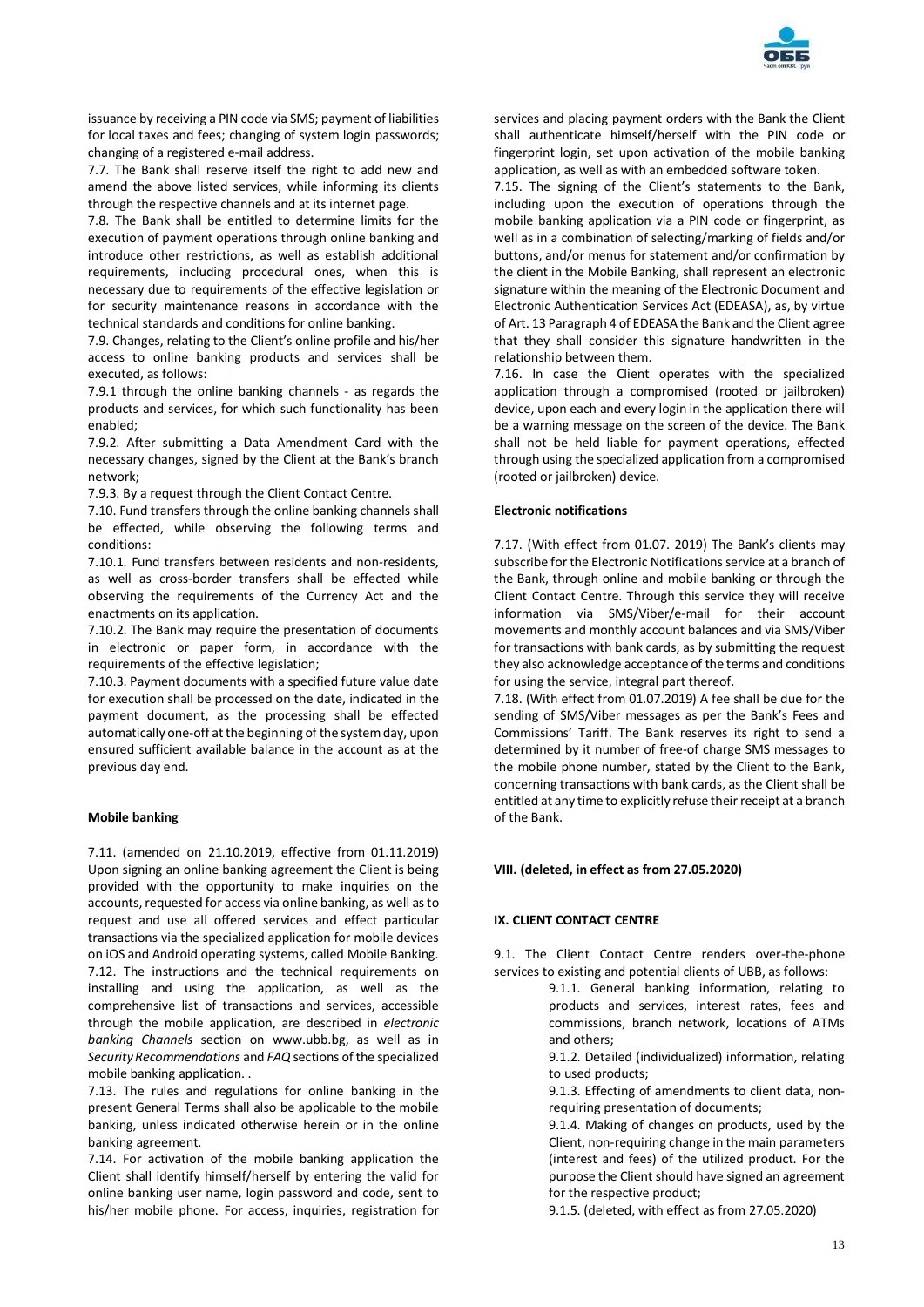

9.1.6. Change in the confirmation mode for utility bills' payment. Upon a selected automatic payment mode the Client shall indicate the respective account /card, from which payments of obligations under a particular identification number will be effected. There is an option to enter/change the maximum amount of the limit per each individual identification number

9.1.7. Servicing of Clients of UBB's online banking, adding/removing an account, adding/changing a mobile phone number for receiving SMS passwords, request for printing a new login password. For the purpose the Client should have signed an Online Banking agreement;

9.1.8. Effecting of active operations – financial transactions within the system of UBB;

9.1.9. Accepting complaints from clients;

9.1.10. Effecting of outgoing phone calls to current or potential clients of the Bank.

9.1.11 online communication with current or potential clients of the Bank.

9.2. The Bank shall reserve itself the right to add new and amend the above listed services, while informing its clients through the respective channels and on its internet page.

9.3. For the purpose of guaranteeing the security during the holding of the conversation the Bank shall require authentication of the clients in accordance with the used overthe-phone services and shall record the telephone conversation with the Client for the purpose of improving the service-rendering process and performing a check upon complains by clients.

9.4. With regard to effecting financial transactions and certain active operations, the bank shall require authentication with a user number and a one-time password. Upon the client's willingness, the authentication with a user number and a onetime password may also be applied when using other services through the Client Contact Center.

9.5. The authentication means under Item 9.4. shall be received after completing a registration for the service at a branch of the bank or directly through the Client Contact Center, for clients of the online banking service.

9.6. Upon provision of individualized information on the utilized products and services, performance of changes on client data and used products, as well as receipt of client complaints, the Bank shall authenticate its clients by questions, based on the client's registration data. With regard to provision of general banking information, clients' authentication through one-time passwords shall not be required.

9.7. A comprehensive list with the transactions and authentication types is being published in the bank's official website, at the following addres[s www.ubb.bg](blocked::http://www.ubb.bg/)

9.8. The servicing of clients over the phone shall be only personal, it shall not be possible to provide information to and effect active operations for and by third persons.

9.9. Upon initiating the service for signing an agreement for banking products through the Client Contact Centre, the Remote Provision of Financial Services Act shall be observed.

9.10. (amended on 16.03.2020, in effect as from 27.05.2020) The effecting of active operations, offered by the Bank through the Client Contact Centre, shall represent a payment instrument. This payment instrument stands a remote account access method.

### **X. RESPONSIBILITIES OF THE PARTIES**

### **General Provisions**

10.1. The Bank shall not be held liable for transactions and legal relations, with regard to which the respective payment instrument or bank account is being used. The Client shall be held responsible for all his/her actions and obligations, originating from the use of a payment instrument or bank account, including after terminating the Agreement.

10.2. The Client shall be obliged to use the bank account, opened with the Bank, or the payment service, provided by the Bank in compliance with the effective legislation, these General Terms and the special conditions, applicable to the respective bank account or payment service. The Client shall be obliged to act with due diligence, as she/he shall neither use the bank account or payment service, nor shall he/she permit third parties to use those for performing actions or achieving goals that are prohibited by law or may infringe upon the Bank's good reputation.

10.3. In case of imposing restrictions on the part of local or foreign government authorities, which impede the effecting of a transaction and block the latter, UBB AD shall inform the Client immediately, as well as render him/her the necessary assistance.

10.4. The Bank shall not be held liable for transaction amounts, blocked due to order of either local or foreign government authorities, in accordance with imposed restrictions.

10.5. The Bank shall be entitled to block at any time the utilization of the account by the Client, including blocking entirely or partially the available funds in the account, as well as the payment instruments, used to access the account, in case of information that funds have been received in the account as a result of fraud. For this act of the Bank the Client shall give her/his unconditional and irrevocable consent by accepting these General Terms and signing the account agreement.

10.6. The Client shall be responsible for orders, submitted by individuals, who have not been duly authorized through his/her fault, such as: individuals, who have presented a power of attorney, compiled by the Client and containing vague provisions, or individuals, to whom a payment instrument has been provided by the Client, which instrument is intended only for personal use.

10.7. The Client, who has ordered the payment, shall be held liable for the consequences, occurred as a result of the wrongful or imprecise filling in of payment documents.

10.8. The Bank and the Client shall not be held liable for the non-performance on their obligations in relation to an agreement for using a payment instrument or a payment account, having occurred as a result of extraordinary technical reasons, such as information systems' failure, communication lines' disruption, electricity outage and others, as well as in case of extraordinary circumstances, such as natural disasters, general strikes, technical malfunctioning, which are beyond their control. Upon suspicion on the part of the Bank as to fraud or security threats, relating to the payment services, rendered to the Client, the Bank shall employ due efforts to inform the Client thereof.

10.9. The bank shall not be held responsible, in case a payment operation has been rejected due to technical or communication reasons in the systems of other operators,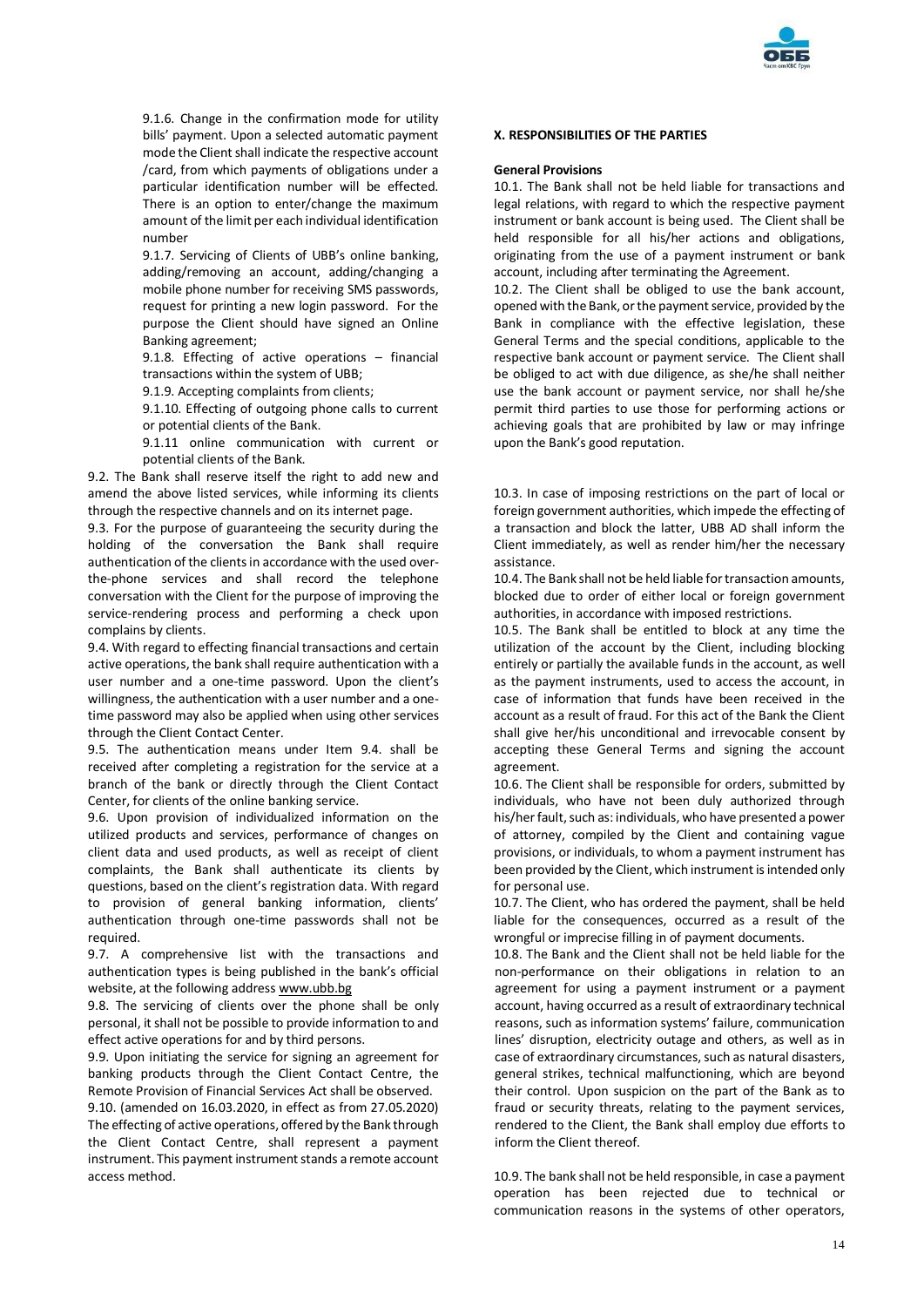

banks or other entities, involved in the payment process, including upon the counterparty's denial to accept the payment for reason of circumstances beyond the Bank's control.

10.10. (deleted, with effect as from 27.05.2020)

10.11. In the cases of remote submission of payment orders, the Bank shall maintain an archive of the conversation with the Client and all initiated operations through the respective channels. As a proof in case of chargebacks the archived data for each effected operation shall also be reviewed.

10.12. In the cases when the Bank is held liable for imprecisely effected, erroneous or unauthorized operations, in order to have its responsibility engaged, it is a mandatory condition for the Client to have informed the Bank of the imprecise, erroneous or unauthorized transaction without unjustified delay, after having received information about its effecting.

10.12.1. Informing without unjustified delay shall mean within 24 hours, counted from the moment, in which the Client has become aware of the effected, but unauthorized by him/her transaction;

10.12.2. In all cases unjustified delay shall be considered the expiry of more than 14 (fourteen) days from the moment, in which the Client has received or respectively could have received (had such option been chosen) a statement on the movement on his/her account. The moment, in which the Client could have received a statement, shall be considered that moment, in which the report on effected transactions was available in online or mobile banking, UPAY payment gateway, the Client Contact Centre or at a bank's branch.

10.13. When the Client has had an objective impossibility to receive a statement, provided upon demand, however more than 13 (thirteen) months have elapsed since the debiting of his/her account, the Bank shall not effect payment operations for rectification purposes.

10.14. (amended on 16.03.2020, in effect as from 27.05.2020) The Bank shall be held liable for the damages, inflicted upon effecting of unauthorized or imprecisely performed operations through the use of a payment instrument, on condition that the Client has performed on his/her obligations for protecting the personalized security features of the payment instrument and his/her obligations under Item. 6.3.- 6.5.2.

10.15. The Bank shall not be held liable, in case the Client's actions have been targeted at committing fraud or he/she has not observed his/her obligations for protecting the payment instrument and/or its personalized security features, nor his/her obligation to timely inform the Bank, due to malice or utter negligence. Utter negligence within the meaning hereof shall mean the following non-exhaustively listed cases of failure to protect either the payment instrument and/or its personalized security features on the part of the Client:

10.15.1. The Client has failed to observe the requirements and the recommendations of the Bank, described in *Security* Section, published at the online banking page, with regard to payment operations, effected through online banking or the security recommendations, described in the mobile banking application. The Client shall be obliged to inform himself/herself on a regular basis about amendments and supplements to those recommendations, as well as to observe them;

10.15.2. The Client has allowed the disclosure to and utilization by a third person of the former's means for electronic authentication, described in detail in Item 7.3 with

regard to payment operations, effected through online banking.

10.15.3. (deleted, with effect as from 27.05.2020)

10.15.4. The Bank shall not be held liable for any damages, losses and/or missed profits, incurred by the Client and related to the used by the Client Account Information Services, if the provision by the Client of personalized security means for access to the account with the payment services provider, servicing the account/s, with regard to which these services are being provided, has been made in breach of the concluded agreement between the Client and said provider.

10.15.5. The Bank shall not be held liable before the Client in case of fees, charged by the payment services providers, servicing the account/s, with regard to which the Account Information Services are being provided.

# **Imprecisely ordered payment operations – imprecise unique identifier (international bank account number – IBAN)**

10.16. The Bank shall not be held liable for reimbursement of the amount under a payment operation in case of a valid, but incorrectly stated unique identifier on the part of the Clientpayer. In this case the Bank shall employ reasonable efforts in view of reimbursing the amount under the payment operation, for which the Client shall owe a fee, as specified in the Bank's Tariff, irrespective of the reimbursement efforts' outcome.

10.16.А. Should the amount's reimbursement be impossible, the Bank, upon a written request by the Client, shall provide him/her with the entire available information, to be used by him/her for recovery of the funds through the general procedure.

#### **Imprecise text data**

10.17. In the cases when imprecise text data has been stated upon effecting a fund transfer, the stated unique identifier (IBAN of opened accounts) shall have priority.

#### **Imprecisely and erroneously effected payment operations**

10.18. The Bank shall be held liable for consequences, occurred as a result of imprecisely effected orders of the Client.

10.19. When as a result of imprecisely effected by the Bank, but a correctly filled in payment order, an account has been credited with a different Account Holder than the one, stated in the payment order, the Bank shall reimburse to the Payer the amount of the imprecisely effected payment operation by the next business day, after it has been notified by the Payer or the Bank itself has established the error, as it shall initiate a rectification transfer to the beneficiary's provider of payment services.

10.20. In case the Client is a beneficiary of an imprecisely effected transfer, as a result of error of another payment institution, the Bank shall be entitled to effect a rectification transfer upon the request of the payer's provider of payment services within one month of the date, on which the payer's provider of payment services was informed of the error. The Bank shall make the correction within 5 days of receiving the rectification request from the payer's provider of payment services.

#### **Operations, unauthorized by the Client**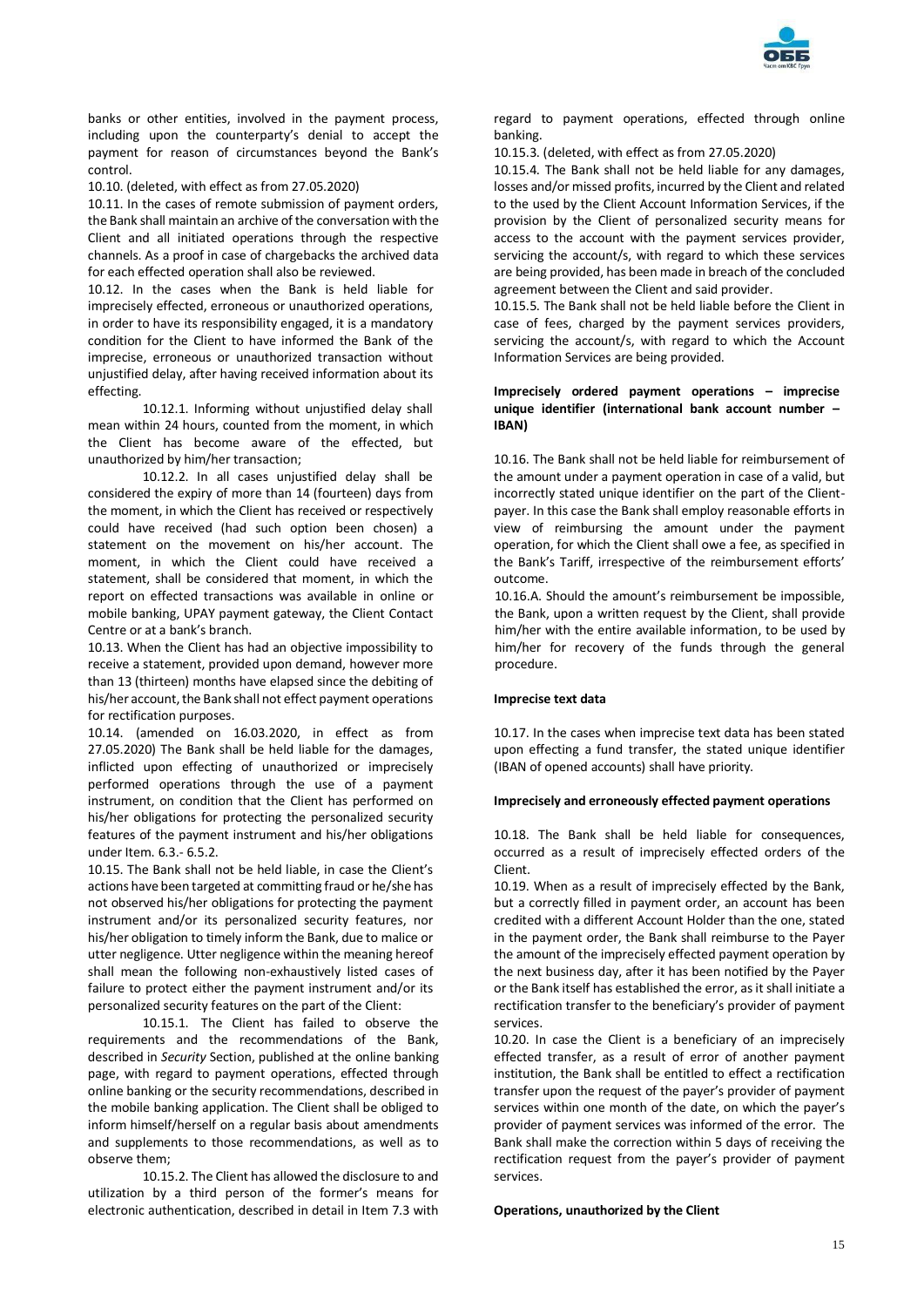

10.21. (amended on 16.03.2020, in effect as from 27.05.2020) The Client shall bear the losses, relating to all unauthorized payment operations, originating from the use of a lost, stolen or embezzled payment instrument, in amount not more than BGN 100 (one hundred Bulgarian leva), except for the cases when the payment instrument's loss, theft or embezzlement could not have been found by the Client prior to the payment and the Client has not acted with the aim to defraud or the damage has been inflicted by a Bank employee's omission or commission. In case of unauthorized payment operations, caused by the Client through either fraud or non-performance on one or more of his/her obligations for protecting the payment instrument's personalized security features and its obligations under Item 6.3 through Item 6.5.2 due to malice or utter negligence, the damage shall be borne by the Client, irrespective of its amount.

10.22. The Bank shall refund to the Client the value of the unauthorized operation and when necessary, shall restore the Client's account to its state, preceding the unauthorized operation, in accordance with the stated in this section, immediately and in any case no later than the end of the next business day, after it has found or has been notified by the Client of the unauthorized operation, except in cases when the Bank has well-founded suspicions about fraud and has informed the respective competent authorities thereof. .

10.22.1. The Bank shall ensure to the Client the possibility to free-of-charge inform him/her of unauthorized transactions 24/7, non-business days included.

10.22.2. In case the Client has proven to the Bank that he/she has employed all reasonable efforts to inform it of an unauthorized by him/her transaction, but nevertheless he/she has not succeeded in that, then the Client's delay shall not be deemed unjustifiable.

10.22.3. In case unauthorized transactions have been effected after the moment of notification, the Client shall not bear any financial damages, unless he/she has acted through fraudulent means.

10.23.1. (amended on 16.03.2020, in effect as from 27.05.2020) Malice or utter negligence in relation to nonobserving the Bank's instructions for protection of the payment instrument can be established through, but not limited to: investigation by the Bank within the proceedings before the Reconciliation Committee on Payment Disputes with the Commission for Consumer Protection; through litigation; upon investigation by police authorities or other appropriate methods.

10.23.2. The client shall provide his/her consent for the investigations under the previous Item 10.23.1., as well as render full cooperation for clarifying the circumstances, subject to the check.

10.24. In case of unsubstantiated chargebacks on the part of the Client, for transactions, actually effected by him/her or contesting the amount of such transactions, the Bank shall be entitled to terminate its relations with the Client, with regard to any used product, including also by making several or all of its receivables from the Client callable ahead of schedule.

10.24.1 In case upon completion of the procedure for establishing the operation's authenticity the chargeback has been found groundless:

The Client shall bear all costs, pertaining to the chargebacks procedure;

The Client shall pay a fee for an ill-founded reclaim, in accordance with the Tariff;

Upon proven groundless chargeback, the reimbursed amount as per Item 10.22., shall be debited from the Holder's account/credit limit. If, as at the moment of debiting the funds are insufficient, the Bank shall be entitled to form a debt, representing an unauthorized overdraft, accrued with an interest rate as per the Tariff.

10.24.2. In the cases when the payment operation has been initiated through a Payment Initiation Service Provider (PISP), within the framework of its involvement it shall bear the burden of proof upon ascertaining the payment operation's authenticity, its proper registration and the fact that the operation has not been affected by a technical malfunction or by another flaw, pertaining to the payment service within its domain of responsibility.

# **XI. TERMINATION AND RESCISSION OF AGREEMENTS FOR ACCOUNTS AND PAYMENT INSTRUMENTS**

# **Discontinuing the use of payment services**

11.1. (amended on 16.03.2020, in effect as from 27.05.2020) In case after a notification in accordance with the procedure of Section II *Communication between the Client and the Bank – becoming aware of the terms and conditions*. *Notifications, messages, statements*, the Client does not accept the new terms and conditions of the Bank, for which a 2-month notice period has been envisaged, he/she may either close his/her accounts or renounce the use of online banking, by visiting a branch of the Bank and terminating the respective agreement. 11.2. If the termination notice has been given within the 2 month period, the operations for termination shall be effected upon the status quo terms. After expiry of the two-month period the operations, relating to the termination shall be effected in accordance with the newly entered into force terms and conditions of the Bank.

#### **Termination of an account agreement**

11.3. In case the particular account agreement does not stipulate a specified period or a special condition for termination, the Client may terminate the account agreement at any time without notice, provided that he/she does not have liabilities to the Bank or there is no distrainment, imposed on the account. For the purpose the Client shall submit a request for account closing according to a sample form of the Bank at a branch of his/her convenience.

11.4. Account, to which there is an issued bank payment card, shall be closed only in case there are no blocked funds in the account under *pending*, i.e. already effected or future payments. Upon expiry of a 7-day period of occurrence of grounds for closing the account and after deducting all due by the Client fees, commissions and other expenses, the remaining account balance shall be paid out in cash at a teller desk or shall be transferred to another account, as indicated by the Client.

11.5. (deleted, with effect as from 01.11.2019)

11.6. The Bank may close an account, as follows:

11.6.1. Upon a 2-month written notice, sent to the most recent address, provided by the Client, which may also be an electronic one;

11.6.2. After expiry of the period, for which the account has been opened or occurrence of a resolutive clause, specified in the Agreement.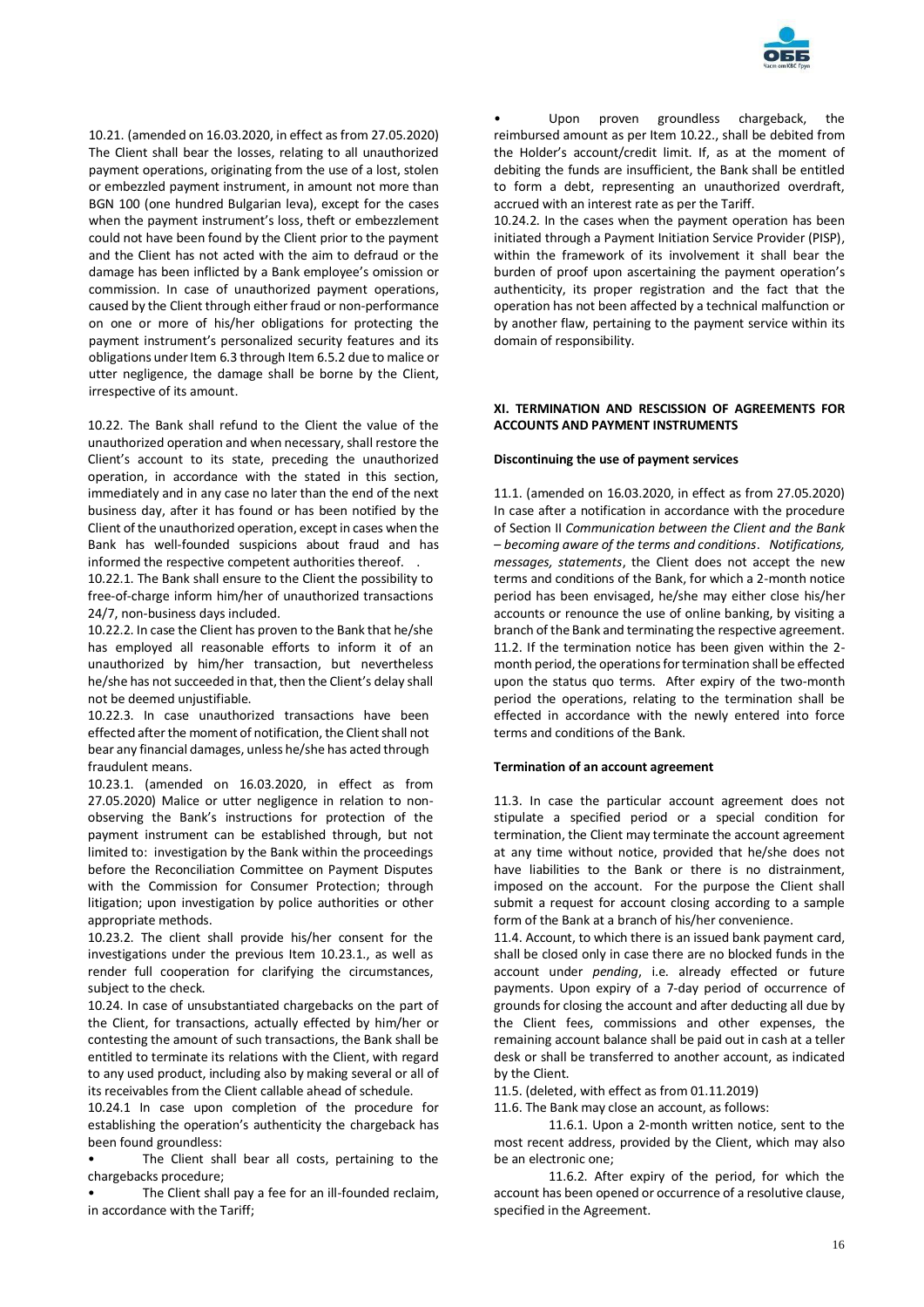

11.6.A. (new, adopted on 11.11.2019, in effect as from 11.01.2020) Upon termination of an agreement for a current account or a savings deposit, all deposits opened thereto shall be terminated as well.

**Termination of an agreement for a Payment Account with Basic Features**

11.7.1. The Bank may terminate the PABF agreement unilaterally in the following cases:

1. When the Client has deliberately used the payment account for illegal purposes;

2. Upon non-effecting any payment operation on the account within 24 consecutive months;

3. When the Client has submitted false information to facilitate the account opening, so as to avoid refusal on any of the grounds under Item 4.7.B;

4. The Client no longer resides legally in the European Union;

5. The Client has subsequently opened another payment account with basic features with another Bank;

6. On the grounds, indicated in Item 11.18 and 11.19, Section XI hereof;

7. On the grounds, indicated in Item 11.6.1 of Section XI hereof;

11.7.2. The Bank may terminate the Agreement in the cases under Items 2, 4, 5 and 6 of Item 11.17.1 with a 2-month written notice, while in the cases under Items 1 and 3  $$ without notice, by informing the user of the reasons and grounds for termination. With the termination notice the Bank shall inform the user of the procedure for lodging a complaint against the termination as per Art. 174 of the Payment Services and Payment Systems Act and of the possibility to refer to the BNB and the Payment Disputes Reconciliation Committee.

# **Termination of an agreement for online banking**

.

11.8. The agreement for online banking is being concluded for an indefinite period of time.

11.9. The online banking agreement specifies a period for termination with a notice by either the Client, or the Bank. The termination of the online banking agreement shall also discontinue the access to the profile through the mobile banking application.

11.10. In case of a submitted notice for termination of the agreement, the Bank shall execute the operations, ordered by the Client prior to receiving the notification.

11.11. Upon termination of the agreement the Client shall be obliged to return all devices, received from the Bank in relation to using the payment instrument.

11.12. (deleted, with effect as from 27.05.2020) 11.13. (deleted, with effect as from 27.05.2020) 11.14. (deleted, with effect as from 27.05.2020)

### **Termination of contractual relations with regard to payment services**

11.15. (amended on 11.11.2019, in effect as from 11.01.2020) The Bank shall be entitled to terminate the agreements for one or all accounts of a certain Client and terminate the other agreements for payment services upon non-performance on obligations, specified in the current General Terms, the

particular agreement with the Client, or obligations of the Client, envisaged in the effective legislation, when these obligations concern the relations between the Bank and the Client. The specific grounds (however not only limited to those) can be, as follows:

11.15.1. Providing by the Client of incorrect, imprecise or incomplete data to the Bank, irrespective of the legal relations between the Bank and the Client;

11.15.2. The Client shows bad manners in his/her relations with the Bank (behaves rudely, arrogantly, smears the Bank's good reputation etc.);

11.15.3. The reputation of the Client in public is controversial or according to the Bank there is sufficient data, that the Client breaches the effective laws.

11.16. (amended on 11.11.2019, in effect as from 11.01.2020) In case of termination as per Item 11.15 the Bank shall inform the Client, with which it shall provide him/her with a reasonable period for disposing of the remaining available account balances, returning of devices, property of the Bank, etc.

11.17. (deleted, with effect as from 11.01.2020)

11.18. The Bank shall close an account of a client, who, during a 6-month period, has failed to pay the fee for its maintenance. 11.19. Upon termination of an account/payment instrument agreement, which has been in effect for more than 6 months, the Client shall not owe fees or penalties for the termination, unless the said termination is due to the Client's nonperformance of an obligation of his/hers.

11.20. (new, adopted on 11.11.2019, in effect as from 11.01.2020). Upon termination of an agreement for a current or savings account on the part of the Bank pursuant to Item 11.6.1, Item 11.6.2. and Item 11.15., the Bank shall accrue a fee for storage of cash funds on the available balances in the terminated account/s, which the Client has not disposed of after the termination, in amount specified in the Fees and Commissions Tariff for Individuals.

#### **XII. DEPOSIT INSURANCE**

#### **Guarantee amount and scope**

12.1. The aggregated available funds on all deposits, opened in the name of a Client, irrespective of the currency, in which they have been opened, are guaranteed in amount up to BGN 196 000 (one hundred ninety six thousand Bulgarian leva).

12.2. A larger guaranteed amount may be arranged pursuant to the Bank Deposits Guarantee Act. In this relation the following deposits are guaranteed in amount up to BGN 250 000 for a period of three months as of the moment when the amount is credited to the depositor's account, or as of the moment the depositor has acquired the right to dispose of the deposited amount:

1. Deposits of natural persons, originating from deals with residential real estates;

2. Deposits of natural persons, originating as a result of paid amounts on the occasion of entering into or dissolving a marriage, termination of labour or business relations, disability or death;

3. Deposits, originating as a result of insurance or social security payments or payments of damages from crimes or repealed sentences.

12.3. The deposits under Item 12.2 are not taken into consideration while calculating the total amount of the Bank's liability to a single depositor pursuant to Item12.1.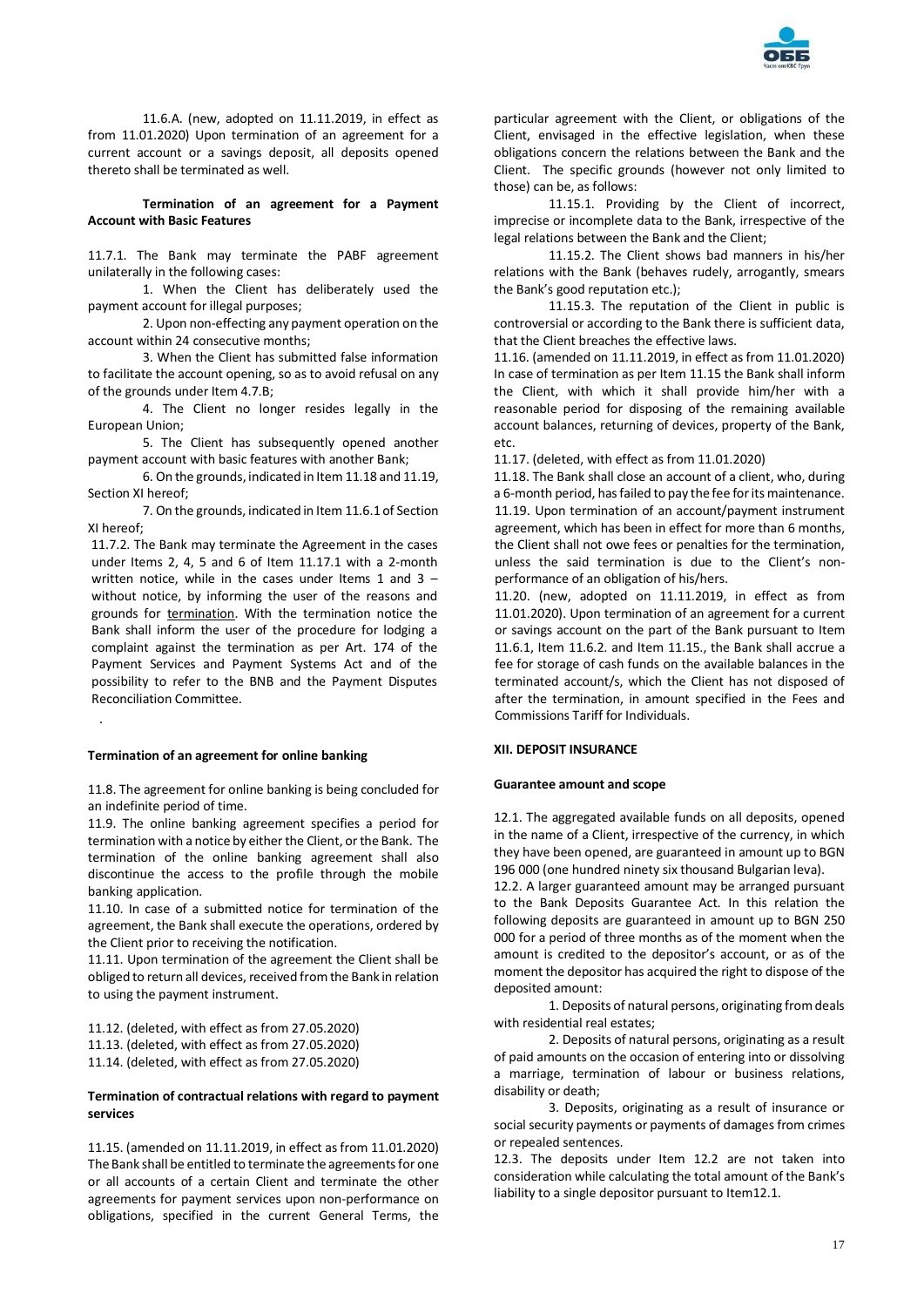

12.4. In case the deposits, opened by the Client are more than one, in order to define the total amount of the Bank's obligation, all deposits, including the amount of interest accrued, shall be summed up. Deposits in foreign currency shall be paid in their BGN equivalence, calculated at the exchange rate of the Bulgarian National Bank as at the date of issuance of a deed pursuant Art.20, Para.1 of the Bank Deposits Guarantee Act.

12.5. In case there is a deposit in favour of a third person, entitlement to receive a guarantee on the deposit shall have the one, in whose favour the deposit has been opened (the beneficiary), unless the agreement stipulates otherwise.

12.6. The Bank shall provide the Client with basic information about the guaranteeing of his/her deposits, the amount of the guarantee and the applicable deposit guarantee mechanism, by providing a Depositors' Newsletter, being an integral part of the Account Agreement. The newsletter shall contain updated information as at the date of signing the Agreement, as its parameters may be changed upon amendments to the legislation. The Bank shall undertake to maintain up-to-date information about the guaranteeing of deposits, which information shall be displayed on the information boards in its branch network, as well as on the Bank's website, from where the Client shall undertake to keep himself/herself informed on a regular basis.

#### **Deposits, non-covered by the guarantee**

12.7. Guaranteed amounts of deposits with the Bank shall NOT be paid to:

1. Other banks, when the deposits have been opened on their behalf and at their expense;

2. Financial institutions, pursuant to Art. 3 of the Credit Institutions' Act;

3. Insurance and reinsurance companies under Art. 8 of the Insurance Code;

4. Pension Assurance Companies and Compulsory and Voluntary Pension Assurance Funds;

5. Investment intermediaries;

6. Collective investment schemes, national investment funds, alternative investment funds and Special Purpose Vehicles;

7. State Budget spending entities under § 1, Item 5 of the Additional Provisions of the Public Finance Act;

8. The Investor Compensation Fund, the Bulgarian Deposit Insurance Fund and the Guarantee Fund under Art. 287 of the Insurance Code.

12.8. No guarantee shall be provided for deposits, having originated from or related to deals or actions, constituting money laundering within the meaning of Art. 2 of the Measures against Money Laundering Act, or financing of terrorism within the meaning of the Measures against the Financing of Terrorism Act, established with an enforceable judgment.

12.9. Deposits, which holder has not been identified pursuant to Art. 3 of the Measures against Money Laundering Act as at the date of issuance of a deed under Art. 20, Para. 1 of the Bank Deposits Guarantee Act, shall NOT be paid either.

# **Mechanism for guaranteeing deposits and procedure for payment**

12.10. In case of revoking a license for carrying out banking activity, the Fund shall pay the liabilities of the Bank to the Client up to the guaranteed amounts. The payment shall be

made through one or more banks, specified in a list, issued by the Management Board of the Fund.

12.11. Within a period of not later than two business days prior to initiating the payment of amounts by the Fund, the Management Board of the Fund shall be obliged to announce in at least two central daily newspapers and on its website the date, as from which the Bank's depositors will be able to receive payments from the Fund, as well the bank or the banks, through which these payments will be effected.

12.12. The Fund shall provide the Bank's depositors with access to the amounts, subject to reimbursement under the guaranteed deposits, not later than 7 business days from the date of issuing a deed under Art. 20, Para. 1 of the Bank Deposits Guarantee Act.

12.13. Upon availability of extraordinary circumstances, provided for in the Bank Deposits Guarantee Act, this period may be extended, when:

12.13.1. The depositor has no exclusive right over the funds in the account, as the entitlement to receive payment from the Fund lies with the person, in whose favor the deposit has been made, unless otherwise provided for in the agreement and on the condition that the latter person has been identified or may be identified prior to the date of issuance of a deed under Art.20, Para. 1 of the Bank Deposits Guarantee Act, however not later than three months since the date of the deed's issuance;

12.13.2. It has not been established whether a certain person has the legal right to receive the guaranteed amount of the deposit or in case the deposit is subject of a legal dispute; in these cases the deposit shall be reimbursed within 7 business days from the date of notifying the Fund about the dispute's settlement or the legal right's ascertainment;

12.13.3. The deposit is subject to restrictive measures, imposed by either the government or international organizations; in these cases the deposit shall be paid within 7 business days from notifying the Fund about the termination of the restrictive measures' effectiveness;

12.13.4. The amount to be paid is a portion of a temporary high balance in the account, pursuant to the conditions of Art. 12.2., however the extension shall be with not more than three months from the date of issuance of a deed pursuant to Art.20, Para.1 of the Bank Deposits Guarantee Act;

12.13.5. The Fund shall reimburse the guaranteed deposits to a branch of a Bulgarian bank in another Member State, however, the extension shall be with not more than 20 business days from the date of issuance of a deed under Art. 20, Para.1 the Bank Deposits Guarantee Act.

12.14. In order to receive the guaranteed amount, the Client shall have to visit the Bank, determined to effect the payment, present a valid identity document and sign a declarationstatement, certifying, that he/she is neither a spouse nor a relative in a direct or collateral line of descent up to a second degree to individuals, including such falling into some of the categories of management, ownership or control of the Bank. 12.15. The Bulgarian Deposit Insurance Fund shall not owe any interest on the guaranteed amounts.

12.16. Any person, claiming to be a depositor, but who has been denied reimbursement of amounts under the deposit within the limit under Item 12.1. and 12.2., and within the deadlines under Item 12.12. or 12.13., or who disagrees with the amount of the sum, reimbursed to him/her, may file his/her objections in writing within a period of up to three months as from the initial date of payment of the guaranteed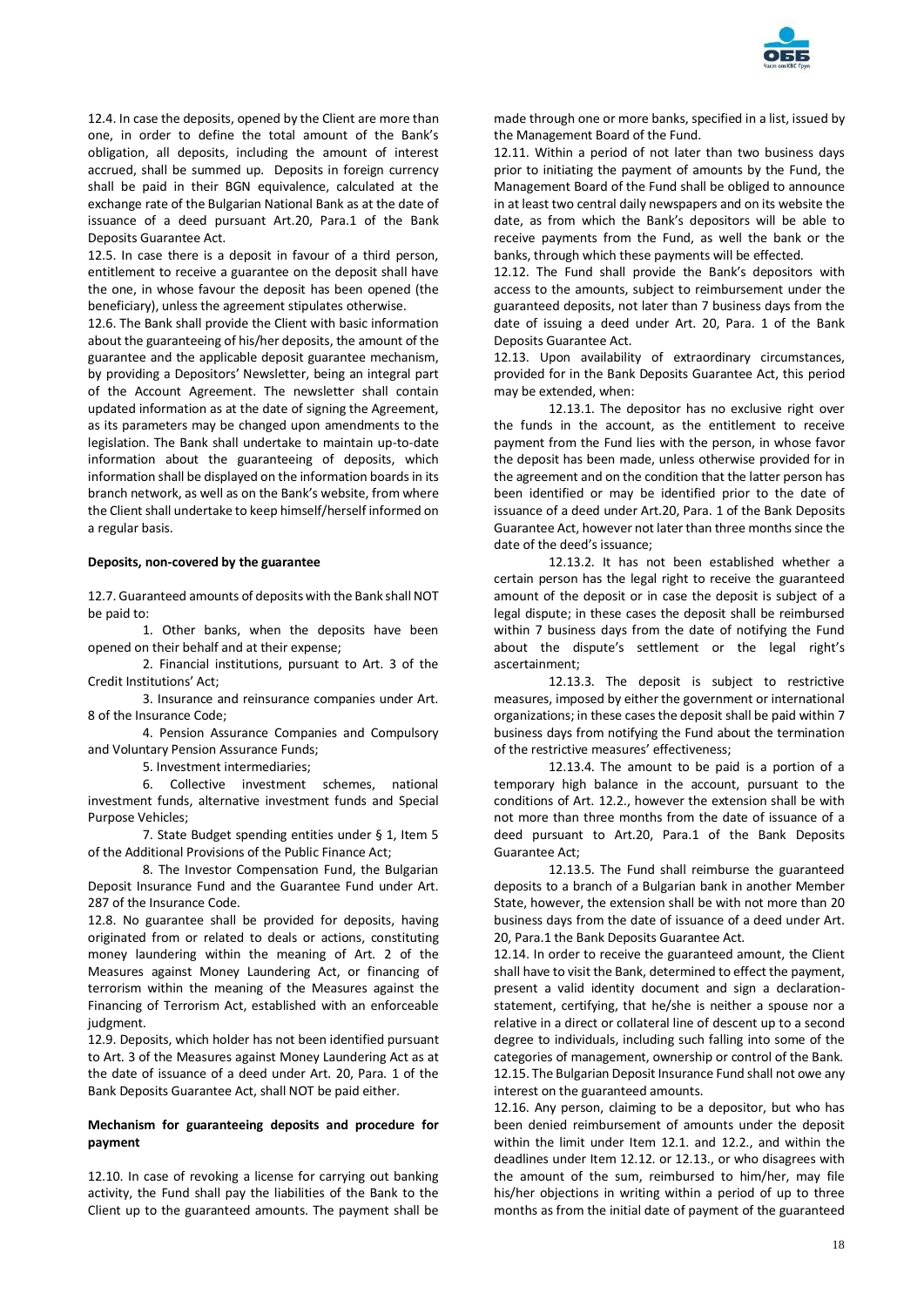

deposits, with the conservator, temporary administrator or ad hoc manager, liquidator, temporary trustee in bankruptcy or assignee in bankruptcy of the bank. The conservator, temporary administrator or ad hoc manager, liquidator, temporary trustee in bankruptcy or the assignee in bankruptcy shall render their judgement on the objections within a period of 7 days from their receipt. In case the objection has not been granted, the person may claim his/her rights pursuant to the Civil Procedure Code.

# **XIII. PERSONAL DATA**

13.1. The Bank shall process the personal data of its clients by virtue of and in accordance with the Personal Data Protection Act (PDPA) and Regulation (EU) 2016/679 of the European Parliament and of the Council dated 27.04.2016 on the protection of natural persons with regard to the processing of personal data and on the free movement of such data, and repealing Directive 95/46/EC (General Data Protection Regulation). By signing an agreement for account opening, card issuance, use of online banking or other payment services, including the services rendered by the Client Contact Centre, the Client shall state his/her awareness of the document entitled *UBB AD Information on the Processing of Personal Data*, available on the Bank's website, www.ubb.bg, and in the banking halls, and through it he/she has become informed about:

13.1.1. UBB AD in the latter's capacity as a Personal Data Controller and the manner in which the Bank's Data Protection Officer can be contacted;

13.1.2. His/her rights in line with the processing and protection of his/her personal data and the way to exercise those, including information on his/her entitlement to obtain details on the types of data, pertaining to him/her and processed by the Bank, as well as the source of such data, in case they have not been collected from the Client; his/her right to demand that the Bank should obliterate, adjust or restrict the processing of his/her personal data, which processing is being improperly or unlawfully handled; his/her entitlement to data portability; his/her right to object to the processing of his/her personal data, when such is being made on grounds of a legitimate interest of the Bank; his/her right to revoke the provided consent to the processing of his/her personal data for particular purposes, as well as his/her lawful entitlement to appeal before the Personal Data Protection Commission in the latter's capacity as a supervisory authority within the meaning of the General Data Protection Regulation;

13.1.3. The need to have his/her personal data processed and the eventual consequences, upon failure to provide those data;

13.1.4. The grounds for processing of his/her personal data, incl. information that the Bank is not going to process his/her personal data for the purpose of elaborating a client profile and for offering of tailor-made products and services in a direct way, without his/her explicit consent;

13.1.5. The purposes, for which the Bank processes his/her personal data, received under the terms and conditions of the particular Agreement, including together with other personal data of his/hers, which the Bank has lawfully obtained from third parties, incl. other personal data controllers, as well as about the Bank's entitlement to process his/her personal data even after discontinuing the provision of payment services, when such processing is needed for fulfillment of a statutory obligation of the Bank or for protection of its lawful interests, as well as in other cases, permitted by law.

13.1.6.About the recipients, to which his/her personal data could be provided by the Bank in the cases, permitted by law – other personal data controllers or personal data processors, acting on the Bank's behalf, including, but not limited to: state and municipal bodies and institutions, insurance and health insurance companies, credit registers and bureaus, entities specialized in risk analysis and assessment, collecting of receivables or preventing and establishing illegal actions, including crimes; about eventual provision by the Bank of the Client's personal data to third countries, while observing the regulatory requirements, including also electronic crossborder transfer of data, necessary for effecting international transactions, by providing these data to payment systems' operators and other entities, specialized in processing of transactions with payment instruments;

13.1.7. The periods for storage of his/her personal data by the Bank.

#### **Recording conversations with a Client**

13.2. With these General Terms the Client shall give his/her consent for conversations, held between him/her and the Client Contact Centre, other employees of the Bank, as well as with third persons, who on behalf of the Bank hold conversations with clients in relation to the payment services, to be recorded by the Bank for the purpose of improving the service and making a check upon complaints by clients. The Bank shall provide these recordings only to the Client in person upon his/her demand or to the competent government authorities, in accordance with the procedure, envisaged by law.

# **XIV. FILING OF COMPLAINTS AND RESOLVING OF DISPUTES WITH CLIENTS**

## **General Provisions**

14.1. Each Client may file a complaint in relation to the use of payment services in the most convenient manner for him/her: at any branch of UBB; through the Bank's website; at the document registration desk in the Bank's Head Office; through the Client Contact Centre.

14.2. The complaint may be filed on a standard form of the Bank, as the Client shall mandatory state: at least two names, Personal Identity Number, exact address, telephone /e-mail for contact, manner of receiving a reply and a signature, as well as an entry number of a complaint, submitted before the Ministry of Interior, resulting from illegally performed actions by third persons.

14.3. Within a seven-day period the Bank shall reply in the manner, indicated by the Client, or inform the Client of the period, within which he/she shall receive a reply, which period shall not exceed 35 business days of the complaint's receipt, in the cases of factual or legal complexity, as for example  $$ collecting of information from payment institutions or other third parties, initiated penal proceedings on the reviewed case and others.

14.4. In case the Client does not accept the decision of the Bank, he/she may refer the dispute to the Reconciliation Committee on Payment Disputes with the Commission for Consumer Protection or before a competent Bulgarian court. 14.5. In case that a Client has submitted an alert to the Ministry of Interior, including when he/she has granted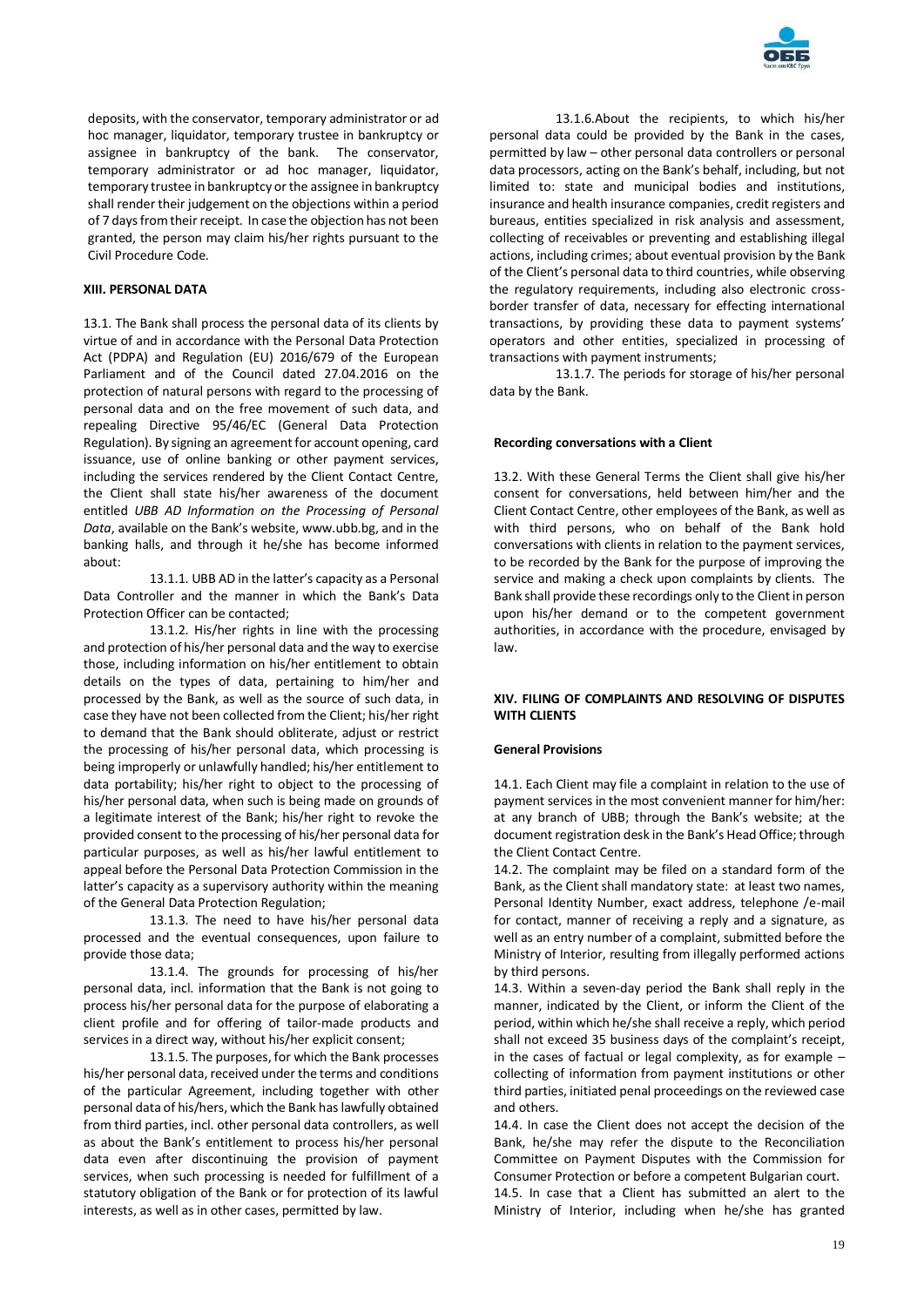

consent for disclosing facts and circumstances that constitute bank secrecy, the Bank shall assume that it may disclose the necessary information /respectively, bank secrecy/ before the Ministry of Interior authorities in relation to duly investigating the illegally performed actions.

# **TRANSITIONAL AND FINAL PROVISIONS**

§1. Upon discrepancy between the stipulated in the present General Terms and the Agreement for a particular payment service, the said Agreement's provisions shall prevail.

§2. To all issues, unsettled by these General Terms and the particular agreements, the provisions of the effective laws of the Republic of Bulgaria shall apply.

§3. Any disputes, having originated in relation to these General Terms, shall be resolved through the mutual consent of the parties in accordance with the procedure, specified in *Filing of Complaints and Resolving Disputes with Clients* Section.

§4. In case the Client disagrees with the decision of the Bank, he/she may refer the dispute to the Reconciliation Committee on Payment Disputes with the Commission for Consumer Protection or to a competent Bulgarian court.

§5. The following are integral parts hereof:

1. Information about the settlement of relations between UBB and heirs of deceased clients - available on UBB's web site [www.ubb.bg](http://www.ubb.bg/)

2. Terms and conditions for drawdown and repayment of limits under credit cards - available on UBB's web site [www.ubb.bg.](http://www.ubb.bg/)

3. (new, adopted on 21.10.2019, effective from 01.11.2019) General terms on online inclusion in group insurance policies through UBB Mobile.

§6. The terminology used in these General Terms in relation to payment services shall have the meaning, specified in the Additional Provisions of the Payment Services and Payment Systems Act.

§7. These General Terms are in effect since 09.07.2018, and with effect from the said date they shall repeal:

1. The General Terms of CIBANK JSC for provision of payment services to individuals and the terms and conditions of the frame agreement for provision of payment services to individuals / users by virtue of the Payment Services and Payment Systems Act) of Cibank JSC;

2. The General Terms for Issuance and Servicing of CIBANK's Bank Payment Cards for Individuals;

3. The General Terms, applicable to deposit agreements, concluded with CIBANK JSC.

§8. Not earlier than two months, as from 09.05.2018, the provisions of these General Terms shall repeal the General Terms for using the Cibank Online service, as each user of the said service shall be informed of their applicability upon system login.

§9. Not earlier than two months, as from 09.05.2018, the provisions of these General Terms shall repeal the General Terms of Cibank JSC for effecting utility bill payments.

§10. Not earlier than two months, as from 09.05.2018, the services of the Client Contact Centre as per Section IX hereof shall be gradually launched for all users of payment services, who have concluded agreements with Cibank JSC.

§11. Not earlier than two months, as from 09.05.2018, the *Secure Internet Payments* service as per Section VIII hereof shall be gradually launched for all clients - holders of bank cards, issued by United Bulgarian Bank AD.

§12 The Bank shall announce on its webpage www.ubb.bg, as well as in its banking halls information about the dates of entry into force of the amendments for the users of payment services, stated in §8, §9, §10 and §11 of the Transitional and Final Provisions hereof.

§13 Powers of attorney, composed before a bank employee / internal powers of attorney / until 18.04.2019. will be accepted by the Bank for performance of the acts referred to therein not later than 31.12.2019.

§.14. By 01.09.2019 sending of SMS and e-mail notifications for account movements and transactions with bank cards shall be made in accordance with the currently effective procedure, while effective from 01.09.2019 notifications for account movements and transactions with bank cards shall be sent only as per the procedure, envisaged in Item 7.17 and Item 7.18.

These General Terms are in effect since 01.03.2010, as they repeal the General Terms on Accounts of Individuals, the General Terms on online banking and UBB AD General Terms on Debit and Credit Cards.

These General Terms were supplemented on 15.11.2011, came into effect on their approval date, with their applicability spreading on all signed agreements for payment services with UBB AD.

These General terms were supplemented on 17.05.2013, came into effect on their approval date, with their applicability spreading on all signed agreements for payment services with UBB AD.

These General Terms were supplemented on 28.04.2014, came into effect on their approval date, with their applicability spreading on all signed agreements for payment services with UBB AD.

These General Terms were supplemented on 23.07.2014, came into effect on their approval date, with their applicability spreading on all signed agreements for payment services with UBB AD.

These General Terms were supplemented on 21.11.2014, the amendments came into effect on 27.01.2015 with their applicability spreading on all signed agreements for payment services with UBB AD.

These General Terms were supplemented on 02.02.2015, the amendments came into effect on 02.04.2015 with their applicability spreading on all signed agreements for payment services with UBB AD.

These General Terms were supplemented on 02.11.2015, the amendments came into effect on their approval date, with their applicability spreading on all signed agreements for payment services with UBB AD.

These General Terms were supplemented on 19.09.2016, the amendments came into effect on their approval date, with their applicability spreading on all signed agreements for payment services with UBB AD.

These General Terms were supplemented on 23.10.2017, the amendments came into effect on 01.01.2018, with their applicability spreading on all signed agreements for payment services with UBB AD.

These General Terms were supplemented on 18.12.2017, the amendments came into effect on 01.01.2018, with their applicability spreading on all signed agreements for payment services with UBB AD.

These General Terms were amended and supplemented on 30.04.2018, the amendments came into effect on 09.07.2018, with their applicability spreading on all signed agreements for payment services with UBB AD.